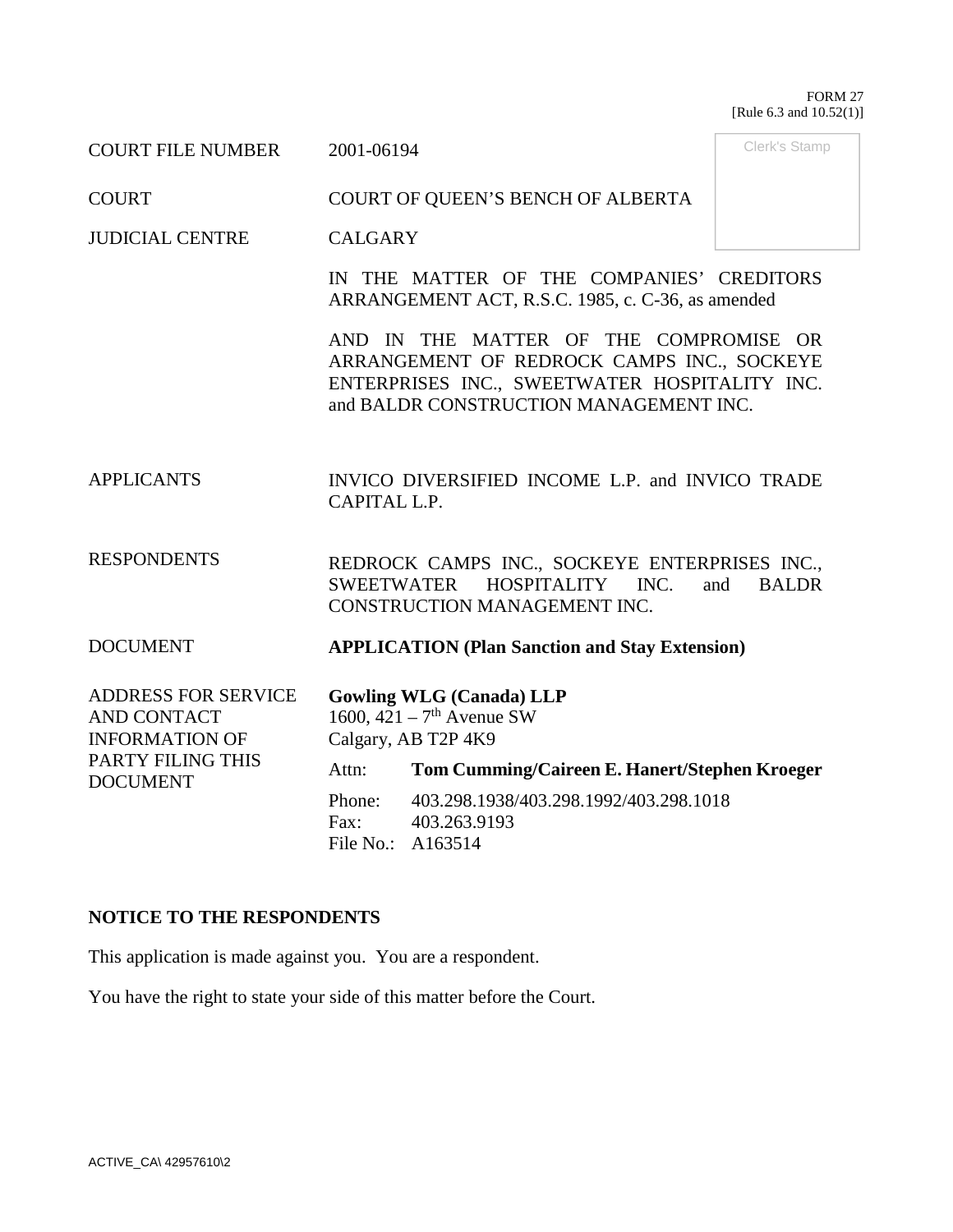To do so, you must attend Court by videoconference or phone when the application is heard as shown below:

| Date:   | February 2, 2021                                                        |
|---------|-------------------------------------------------------------------------|
| Time:   | $10:00 \text{ am}$                                                      |
| Where:  | Calgary Courts Centre – via Webex. Videoconference details are enclosed |
|         | as <b>Appendix "A"</b> to this Application                              |
| Before: | The Honourable Justice C.M. Jones                                       |

Go to the end of this document to see what you can do and when you must do it.

#### **Remedy claimed or sought:**

- 1. The Applicants, Invico Diversified Income L.P. ("**IDI**") and Invico Trade Capital L.P. ("**ITC**" and together with IDI, "**Invico**") seek the following orders pursuant to the *Companies' Creditors Arrangement Act*, RSC 1985, c C-36, as amended (the "**CCAA**"):
	- (a) An Order, substantially in the form attached as **Schedule "A"** hereto, sanctioning and approving the Plan of Compromise and Arrangement (the "**Plan**"), substantially in the form attached to the Affidavit of David Hawkins affirmed on January 26, 2021 as Exhibit "A", as may be further amended, varied or supplemented from time to time in accordance with the terms thereof, and granting the related relief (the "**Sanction Order**");
	- (b) An Order, substantially in the for attached as **Schedule "B"** hereto, extending the Stay Period as defined in the Initial Order granted in these proceedings by the Honourable Justice B.E.C. Romaine on May 13, 2020 (the "**Initial Order**"), up to and including March 31, 2021 (the "**Stay Extension Order**");
	- (c) As part of each of the Sanction Order and the Stay Extension Order, abridging the time for service of notice of this Application and supporting materials, abridging the time for service to the time provided, deeming service good and sufficient, and declaring that no other person is required to have been served with notice; and
	- (d) Such further and other relief as counsel requests and this Honourable Court may grant.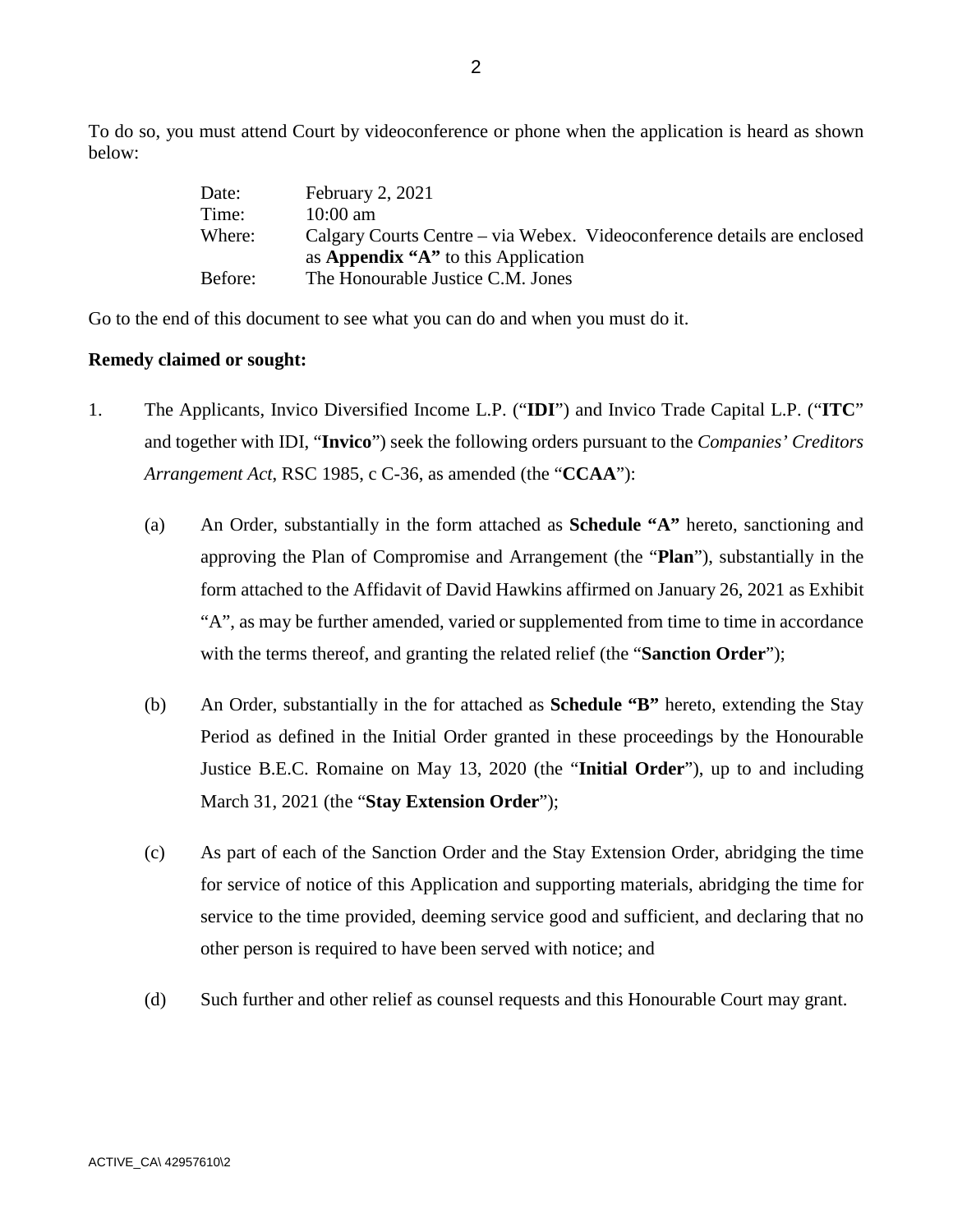### **Basis for this Relief:**

#### **Background**

- 2. On May 13, 2020, this Court granted the Initial Order which, among other things: (a) declared Redrock Camps Inc. ("**Redrock**"), Sockeye Enterprises Inc. ("**Sockeye**"), Sweetwater Hospitality Inc. and Baldr (collectively the "**Companies**") are companies to which the *Companies' Creditors Arrangement Act*, R.S.C 1985, c C-36, applies; (b) granted a stay of proceedings up to and including May 25, 2020 (the "**Stay Period**"); (c) approved the interim financing agreement among the Companies, as borrowers, and IDI, as lender (the "**Interim**  Financing Agreement"); and (d) appointed BDO as Monitor of the Companies in these proceedings.
- 3. Invico is the senior secured lender of the Companies and the interim lender of the Companies, approved by this Court in the Initial Order.
- 4. Since then, the Court has granted the following orders:
	- (a) On May 25, 2020, this Court granted the Amended and Restated Initial Order, which among other things, extended the Stay Period up to and including July 24, 2020 and approved the Amended Financing Agreement;
	- (b) On July 14, 2020, the Court granted:
		- (i) an order approving the sale and investment solicitation process (as amended, the "**SISP**"), the engagement of KPMG Corporate Finance Inc. (the "**Sale Advisor**") as the sale advisor in respect of the SISP, and granted certain charges against the Respondents' Property (as defined in the Amended and Restated Initial Order); and
		- (ii) an order empowering BDO, in its capacity as Monitor of the Companies, to execute any definitive asset sale agreements or investment agreements for and on behalf of the Respondents in connection with the SISP and extending the Stay Period up to and including September 30, 2020;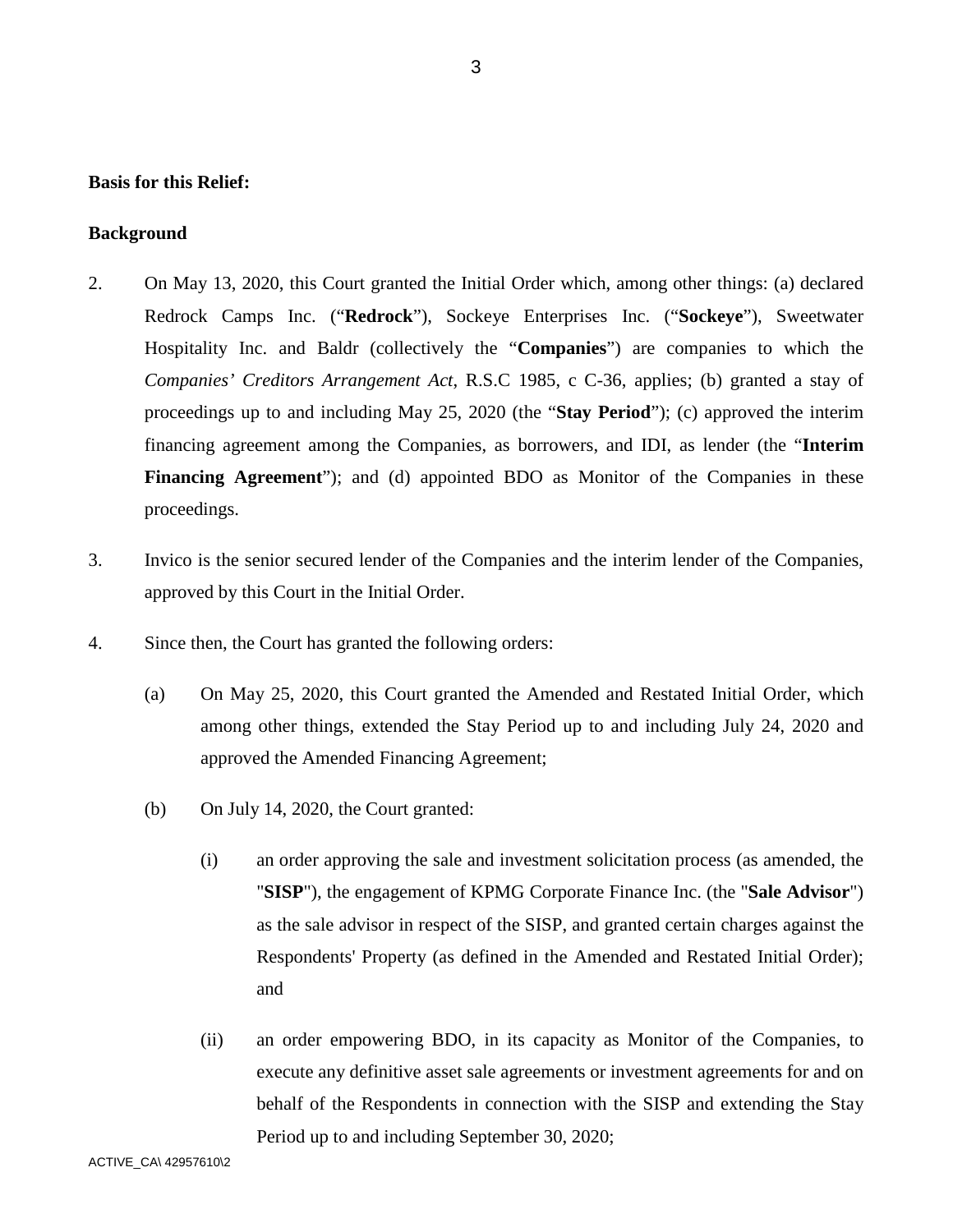- (c) On September 15, 2020, the Court granted *inter alia*:
	- (i) an order extending the Stay Period to November 27, 2020; and
	- (ii) an order increasing the maximum amount of the approved borrowing under the Interim Financing Agreement as set out at paragraph 33 of the Initial Order and the maximum amount of the Interim Lender's Charge as set out in paragraph 36 and 39 of the Initial Order;
- (d) On September 15, 2020, the Court granted:
	- (i) an order authorizing the BDO, in its capacity as Monitor of the Companies, to complete the sale of all of the assets, properties and undertakings of Sockeye to Invico or their designated nominee;
- (e) On November 26, 2020, the Court granted an order extending the Stay Period to February 12, 2021.
- 5. BDO, in its capacity as Monitor of the Companies, in tandem with the Sales Advisor (as that term is defined in the SISP) conducted the SISP in respect of the property, assets and undertakings of Redrock. Invico placed the Successful Bid. If approved by this Honourable Court, the Redrock Transaction would transfer substantially all of the property, assets and undertakings of Redrock in Invico Holdings Canada Inc. ("**IHC**") and Redrock Camps L.P. ("**RC LP**") (the "**Redrock Transaction**").

#### **Sanction Order**

- 6. The Plan provides for the following (all capitalized terms are as defined in the Plan):
	- (a) all existing securities in the capital of Redrock are acquired by Redrock for no consideration, free and clear of any interest of the Existing Security Holders or any other Person and are cancelled;
	- (b) the articles of Redrock are amended to terminate all classes of shares in Redrock and the New Shares Class is created and the New Shares are issued to IHC;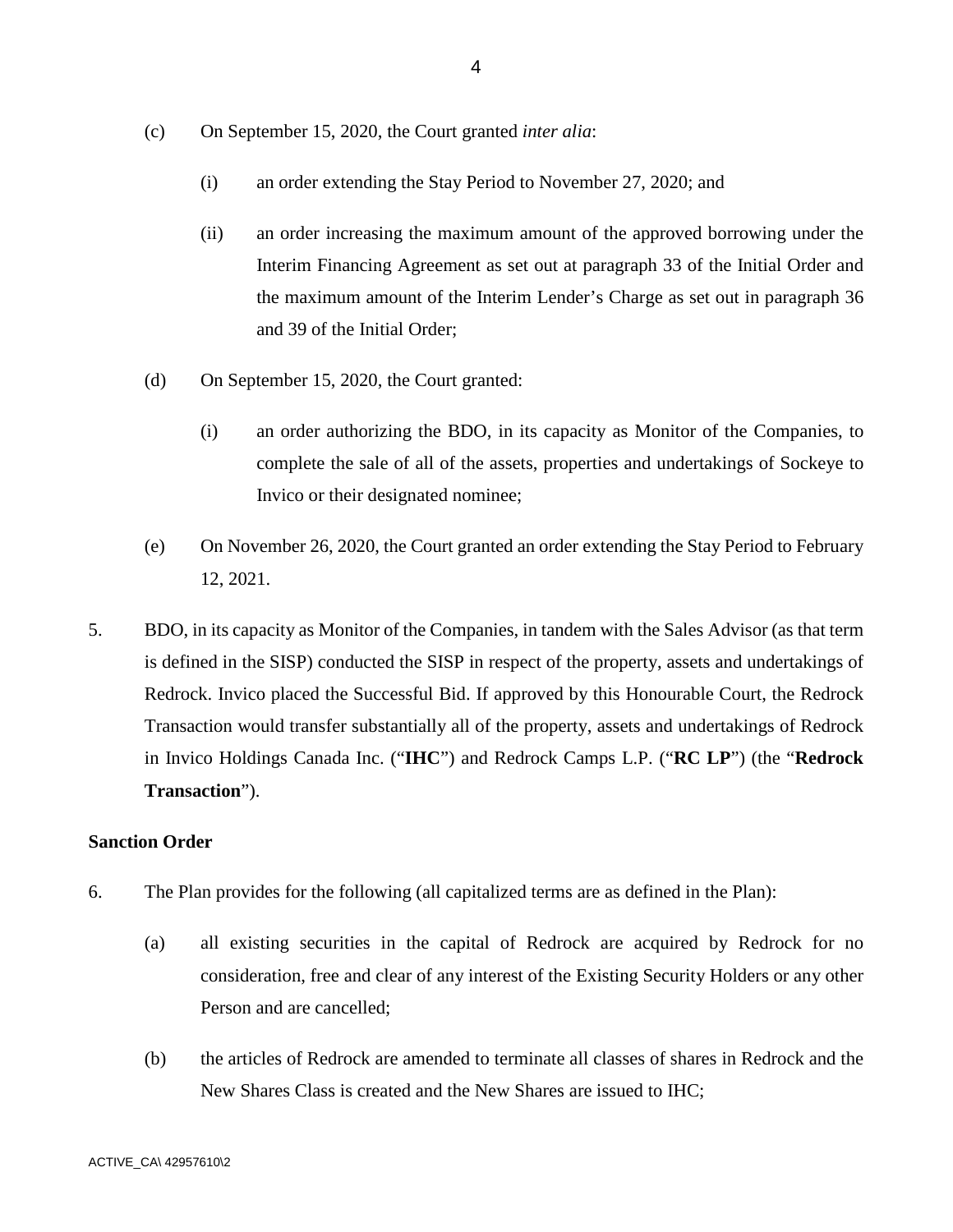- (c) the portion of the Invico Debt not set off to pay the Purchase Price is arranged, such that RC LP and Redrock Camps GP Ltd. are deemed to have assumed the Remaining Invico Debt and the Invico Security;
- (d) Redrock and RC GP are amalgamated to create Amalco; and
- (e) Amalco ceases to be an applicant within and subject to the CCAA Proceedings.
- 7. The Plan meets the statutory requirements of the CCAA, and is fair and reasonable and ought to be sanctioned and approved.
- 8. Granting the Sanction Order is a condition precedent to the implementation of the Plan.

### **Stay Extension Order**

- 9. The stay of proceedings granted by the Initial Order and subsequently extended currently expires on February 12, 2021 (the "**Stay Period**").
- 10. Invico are seeking a further extension of the Stay Period pursuant to the Stay Extension Order to and including March 31, 2021.
- 11. Since November 26, 2020, when the Stay Period was most recently extended by this Honourable Court, Invico has continued to act diligently and in good faith in these proceedings by:
	- (a) negotiating with the Monitor and the Sale Advisor regarding the completion of the transaction to purchase assets from Sockeye (the "**Sockeye Transaction**") and the Transactions contemplated by the Plan (the "**Redrock Transactions**");
	- (b) reviewing the 13-week cash flows of the Companies; and
	- (c) advancing funds under the Amended Financing Agreement to maintain the operation of active Service Camps (as those terms are defined in the Affidavit of David Hawkins, affirmed January 26, 2021).
- 12. Invico requires an extension of the Stay Period to implement to the Redrock Transactions, to address various post-closing matters, and to implement the Sockeye Transaction approved by this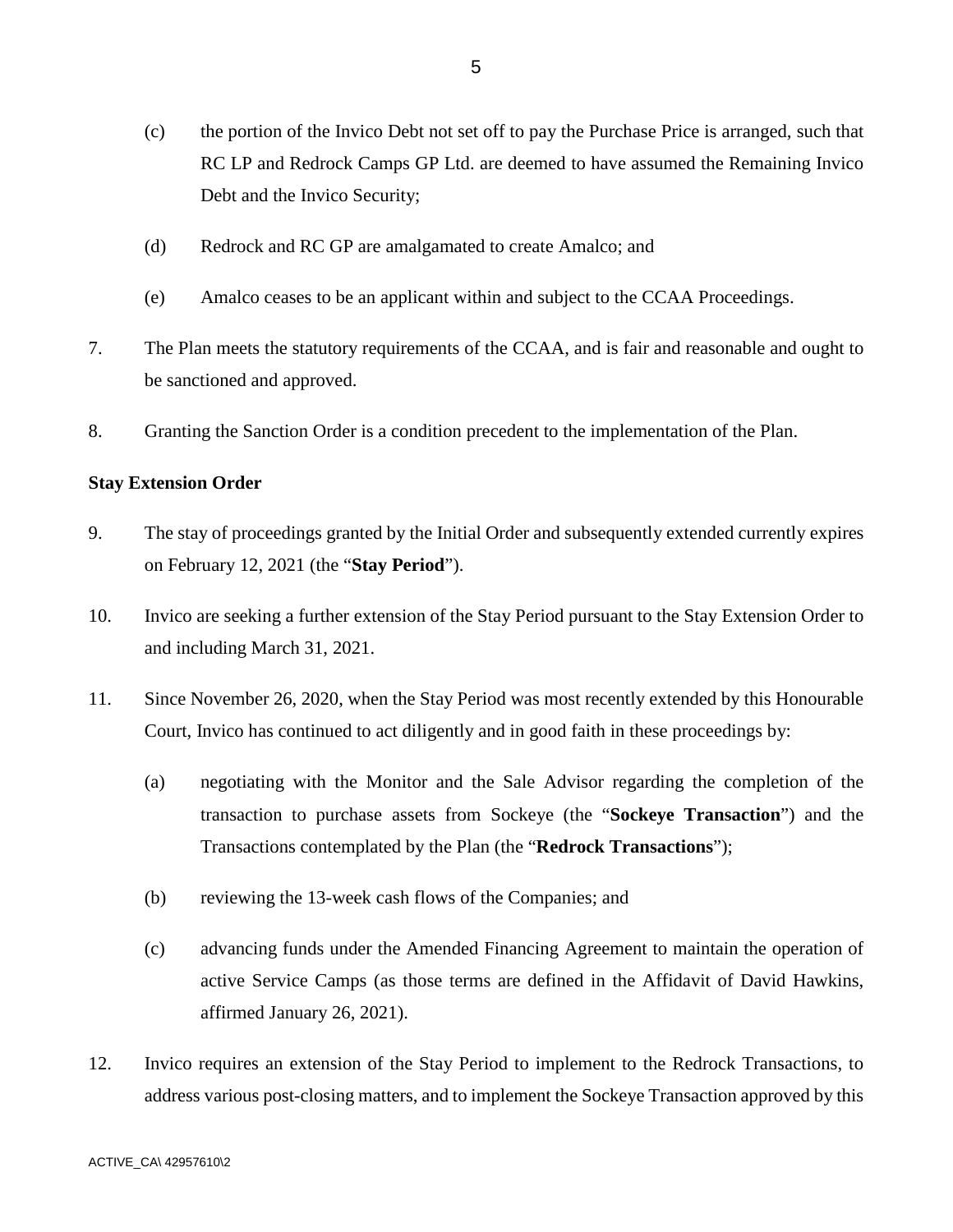Honourable Court on September 15, 2020, among other matters. The Redrock Transactions are anticipated to close on or before February 28, 2021.

- 13. Invico believes that the stakeholders will not be prejudiced by the proposed extension of the Stay Period.
- 14. The Monitor is supportive of the proposed extension of the Stay Period up to and including March 31, 2021.
- 15. Such further and other grounds as counsel may advise and this Honourable Court may permit.

# **Material or evidence to be relied on:**

- 16. Pleadings and materials filed in the within proceedings;
- 17. Sixth Report of the Monitor, to be filed;
- 18. Affidavit of David Hawkins, affirmed January 26, 2021, filed concurrently with the within Application; and
- 19. Such further and other materials or evidence as counsel may advise and this Honourable Court may permit.

# **Applicable Rules:**

- 20. Rules 1.3, 1.4 and Division 4 of Part 6 of the *Alberta Rules of Court*, Alta Reg 124/2010; and
- 21. Such further and other rules as counsel may advise and this Honourable Court may permit.

#### **Applicable Acts and regulations:**

- 22. *Companies' Creditors Arrangement Act,* RSC 1985, c C-36, as amended; and
- 23. Such further and other acts and regulations as counsel may advise and this Honourable Court may permit.

# **Any Irregularity Complained of or Objection Relied On:**

ACTIVE\_CA\ 42957610\2 24. N/A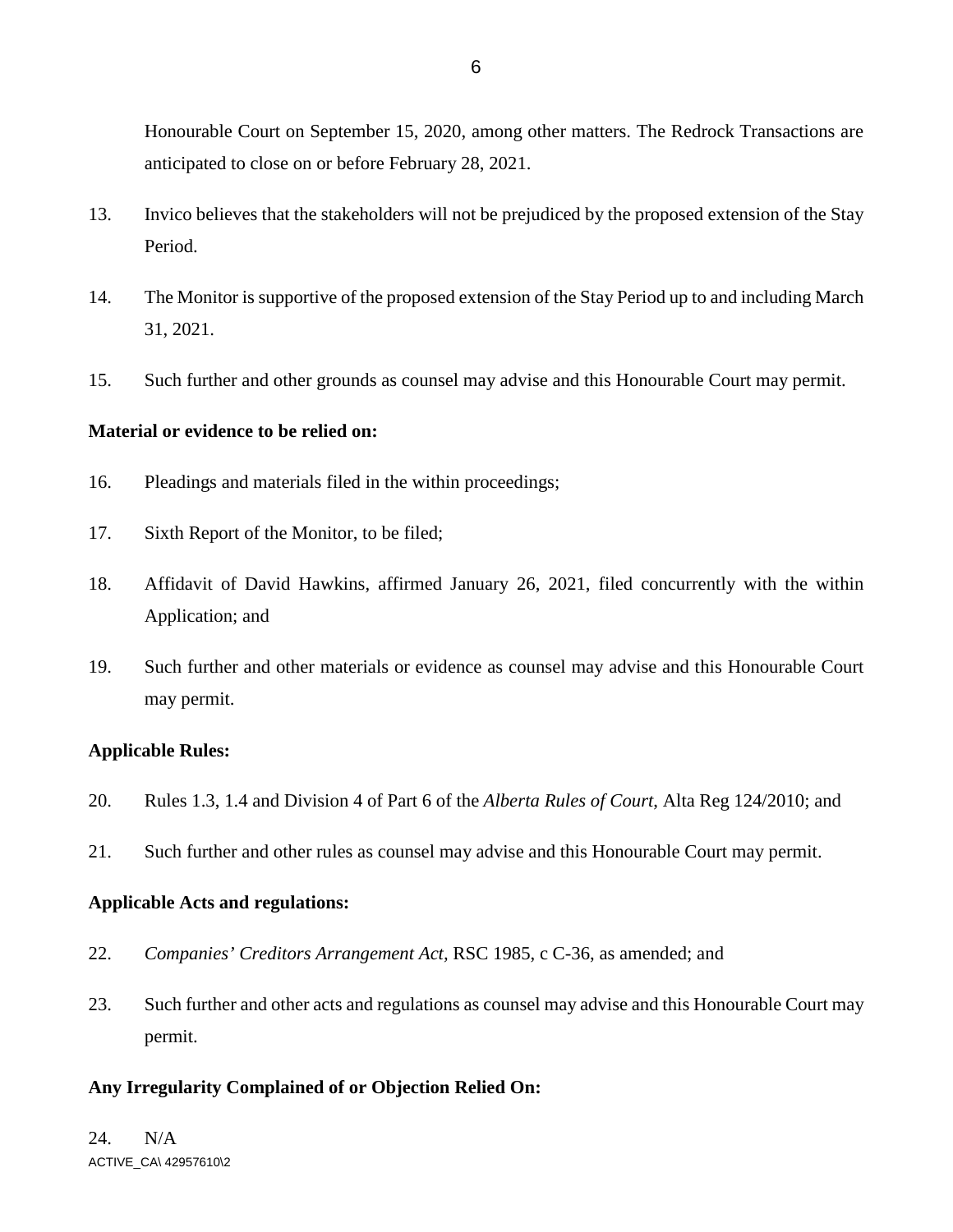# **How the Application is Proposed to be Heard or Considered:**

25. By Webex.

# **WARNING**

You are named as a respondent because you have made or are expected to make an adverse claim in respect of this originating application. If you do not come to Court either in person or by your lawyer, the Court may make an order declaring you and all persons claiming under you to be barred from taking any further proceedings against the applicant(s) and against all persons claiming under the applicant(s). You will be bound by any order the Court makes, or another order might be given or other proceedings taken which the applicant(s) is/are entitled to make without any further notice to you. If you want to take part in the application, you or your lawyer must attend in Court on the date and the time shown at the beginning of this form. If you intend to give evidence in response to the application, you must reply by filing an affidavit or other evidence with the Court and serving a copy of that affidavit or other evidence on the applicant(s) a reasonable time before the application is to be heard or considered.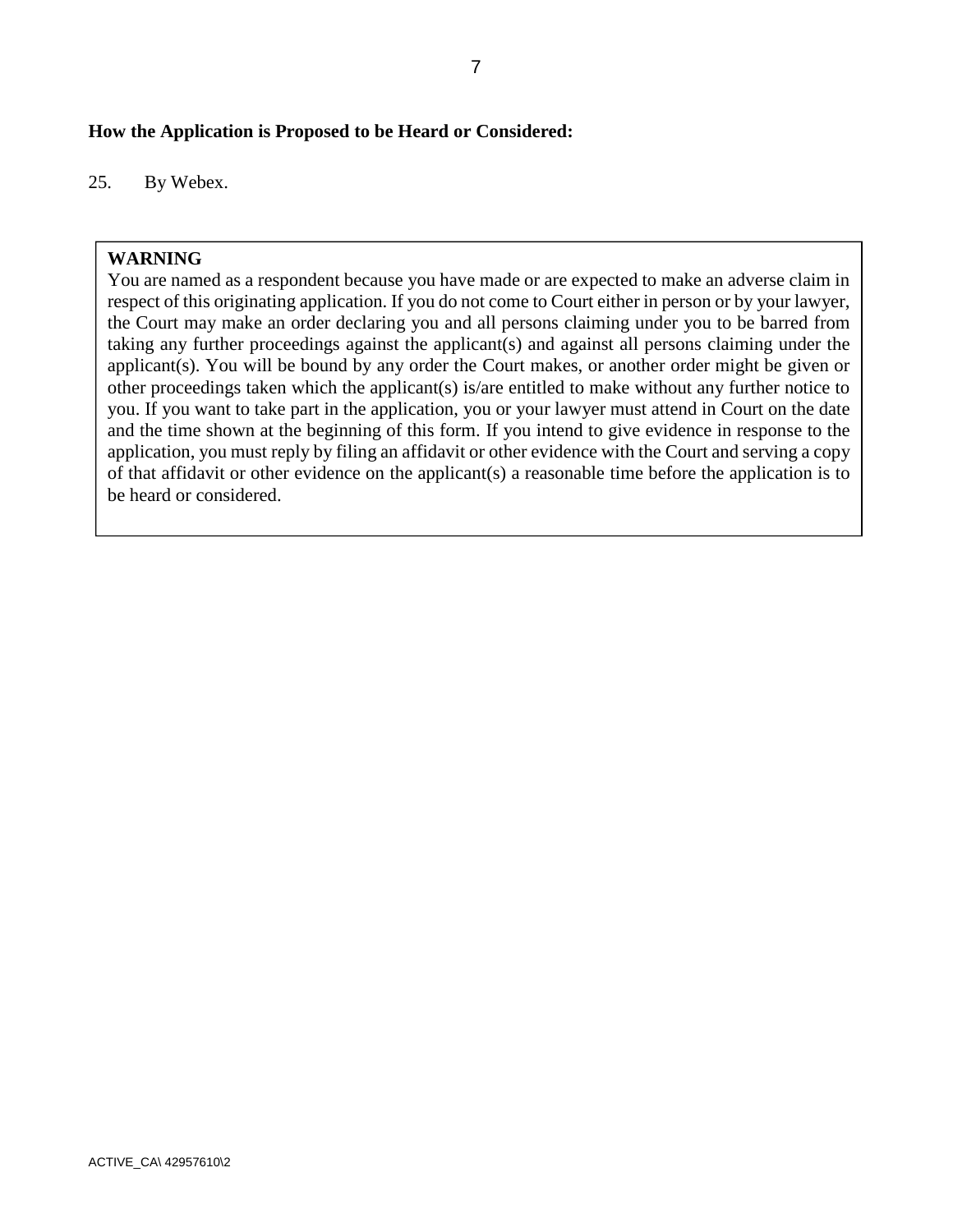# **APPENDIX "A" – WEBEX VIDEOCONFERENCE INFORMATION**

**Virtual Courtroom 60** has been assigned for the following matter:

Date: Feb 02, 2021 10:00 AM Style of Cause: 2001 06194 - INVICO DIVERSIFIED INCOME LP v. REDROCK CAMPS INC Presiding Justice: JONES, J

Virtual Courtroom Link: https://albertacourts.webex.com/meet/virtual.courtroom60

Instructions for Connecting to the Meeting

- 1. Click on the link above or open up Chrome or Firefox and cut and paste it into your browser address bar.
- 2. If you do not have the Cisco Webex application already installed on your device, the site will have a button to install it. Follow installation instructions. Enter your full name and email address when prompted
- 3. Click on the **Open Cisco Webex Meeting**.
- 4. You will see a preview screen. Click on **Join Meeting**.

Key considerations for those attending:

- 1. Please connect to the courtroom **15 minutes prior** to the start of the hearing.
- 2. Please ensure that your microphone is muted and remains muted for the duration of the proceeding, unless you are speaking. Ensure that you state your name each time you speak.
- 3. If bandwidth becomes an issue, some participants may be asked to turn off their video and participate by audio only.
- **4. Note: Recording or rebroadcasting of the video is prohibited.**
- **5. Note: It is highly recommended you use headphones with a microphone or a headset when using Webex. This prevents feedback.**

If you are a non-lawyer attending this hearing remotely, **you must** complete the undertaking located here: https://www.albertacourts.ca/qb/resources/announcements/undertaking-and-agreement-for-non-lawyers

For more information relating to Webex protocols and procedures, please visit: https://www.albertacourts.ca/qb/court-operations-schedules/webex-remote-hearings-protocol

You can also join the meeting via the "Cisco Webex Meetings" App on your smartphone/tablet or other smart device. You can download this via the App marketplace and join via the link provided above.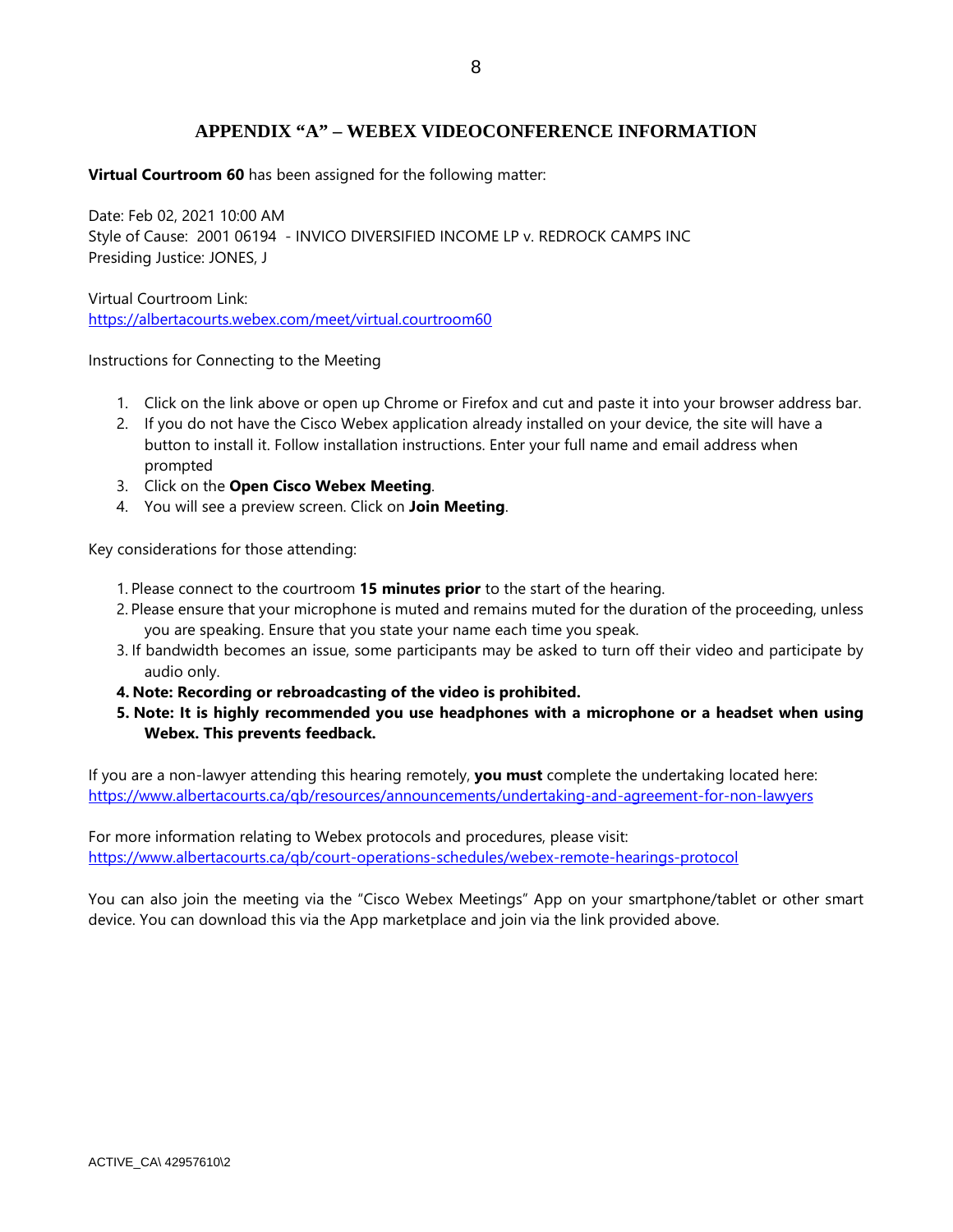# **SCHEDULE "A"**  [Sanction Order]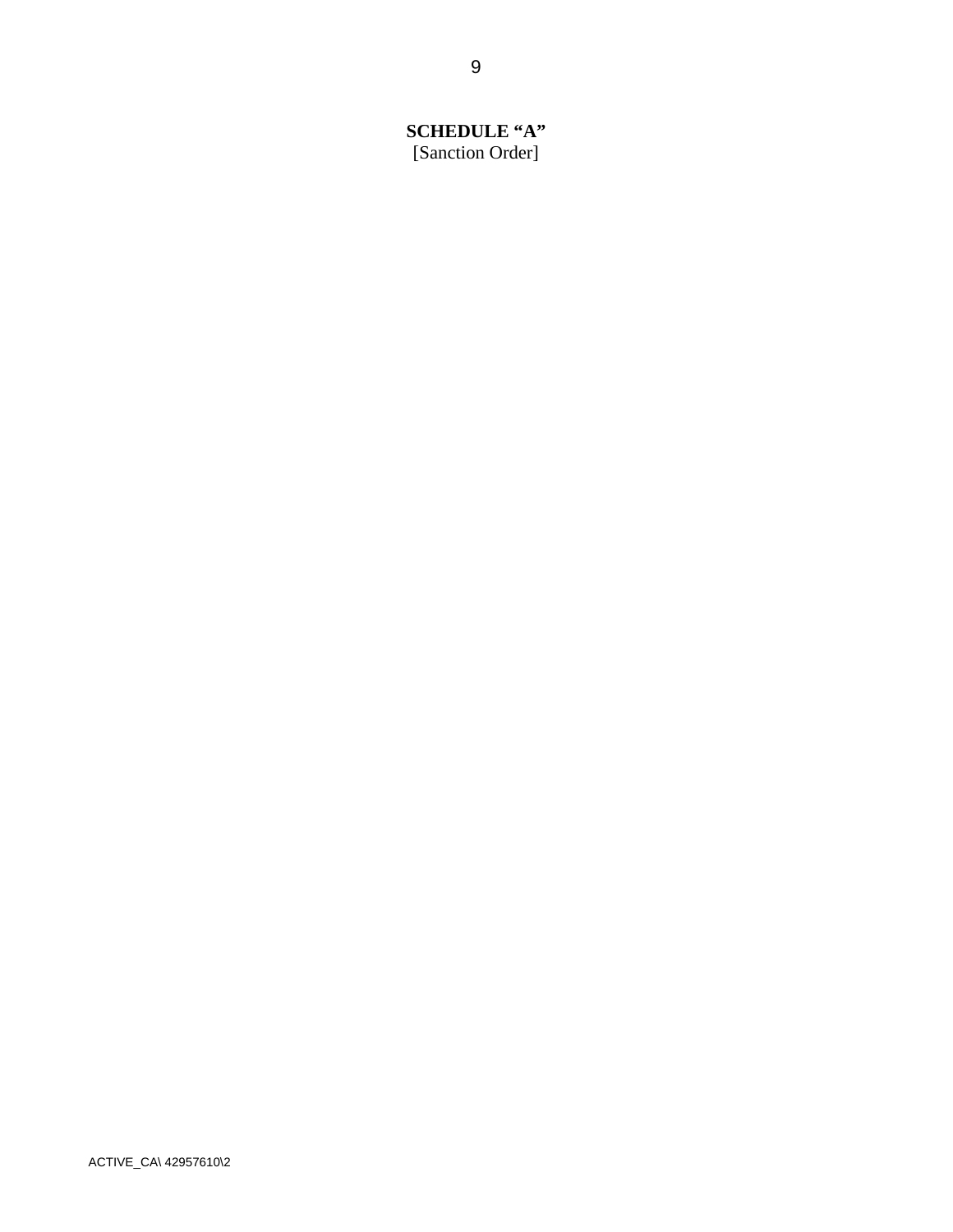**Order**  Rule 9.1

|                                                                                                                             |                                                                                                                                                                                                                                                        |                                                                                                   | Clerk's Stamp |
|-----------------------------------------------------------------------------------------------------------------------------|--------------------------------------------------------------------------------------------------------------------------------------------------------------------------------------------------------------------------------------------------------|---------------------------------------------------------------------------------------------------|---------------|
| <b>COURT FILE NO.</b>                                                                                                       | 2001-06194                                                                                                                                                                                                                                             |                                                                                                   |               |
| <b>COURT</b>                                                                                                                | COURT OF QUEEN'S BENCH OF ALBERTA                                                                                                                                                                                                                      |                                                                                                   |               |
| <b>JUDICIAL CENTRE</b>                                                                                                      | <b>CALGARY</b>                                                                                                                                                                                                                                         |                                                                                                   |               |
|                                                                                                                             | IN THE MATTER OF THE COMPANIES' CREDITORS<br>ARRANGEMENT ACT, RSC 1985, c C-36, as amended                                                                                                                                                             |                                                                                                   |               |
|                                                                                                                             | AND IN THE MATTER OF THE COMPROMISE OR<br>ARRANGEMENT OF REDROCK CAMPS INC., SOCKEYE<br>ENTERPRISES INC., SWEETWATER HOSPITALITY INC. and<br>BALDR CONSTRUCTION MANAGEMENT INC.                                                                        |                                                                                                   |               |
|                                                                                                                             | AND IN THE MATTER OF A PLAN OF ARRANGEMENT OF<br>REDROCK CAMPS INC. and REDROCK CAMPS GP LTD. UNDER<br>THE COMPANIES' CREDITORS ARRANGEMENT ACT, RSC 1985, c<br>C-36, as amended, and the BUSINESS CORPORATIONS ACT, RSA<br>$2000$ , c B-9, as amended |                                                                                                   |               |
| <b>APPLICANTS</b>                                                                                                           | REDROCK CAMPS INC., REDROCK CAMPS LP and REDROCK<br>CAMPS GP LTD., the general partner of REDROCK CAMPS LP                                                                                                                                             |                                                                                                   |               |
| <b>DOCUMENT</b>                                                                                                             |                                                                                                                                                                                                                                                        | <b>ORDER (Plan Sanction)</b>                                                                      |               |
| <b>ADDRESS FOR</b><br><b>SERVICE AND</b><br><b>CONTACT</b><br><b>INFORMATION OF</b><br><b>PARTY FILING</b><br>THIS DOCUMENT |                                                                                                                                                                                                                                                        | <b>Gowling WLG (Canada) LLP</b><br>1600, $421 - 7$ <sup>th</sup> Avenue SW<br>Calgary, AB T2P 4K9 |               |
|                                                                                                                             | Attn:                                                                                                                                                                                                                                                  | Tom Cumming/Caireen E. Hanert/Stephen Kroeger                                                     |               |
|                                                                                                                             | Phone:<br>Fax:<br>File No.:                                                                                                                                                                                                                            | 403.298.1938/403.298.1992/403.298.1018<br>403.263.9193<br>A163514                                 |               |
| DATE ON WHICH ORDER WAS PRONOUNCED:                                                                                         |                                                                                                                                                                                                                                                        | February 2, 2021                                                                                  |               |

**LOCATION AT WHICH ORDER WAS MADE:** Calgary Court House

**NAME OF JUSTICE WHO MADE THIS ORDER:** Honourable Justice C.M. Jones

**UPON THE APPLICATION** of Redrock Camps Inc. ("**Redrock**"), Redrock Camps LP ("**RC LP**"), and Redrock Camps GP Ltd., general partner of RC LP ("**RC GP**", and together with Redrock and RC LP, the "**Plan Applicants**"), each a company or partnership existing under the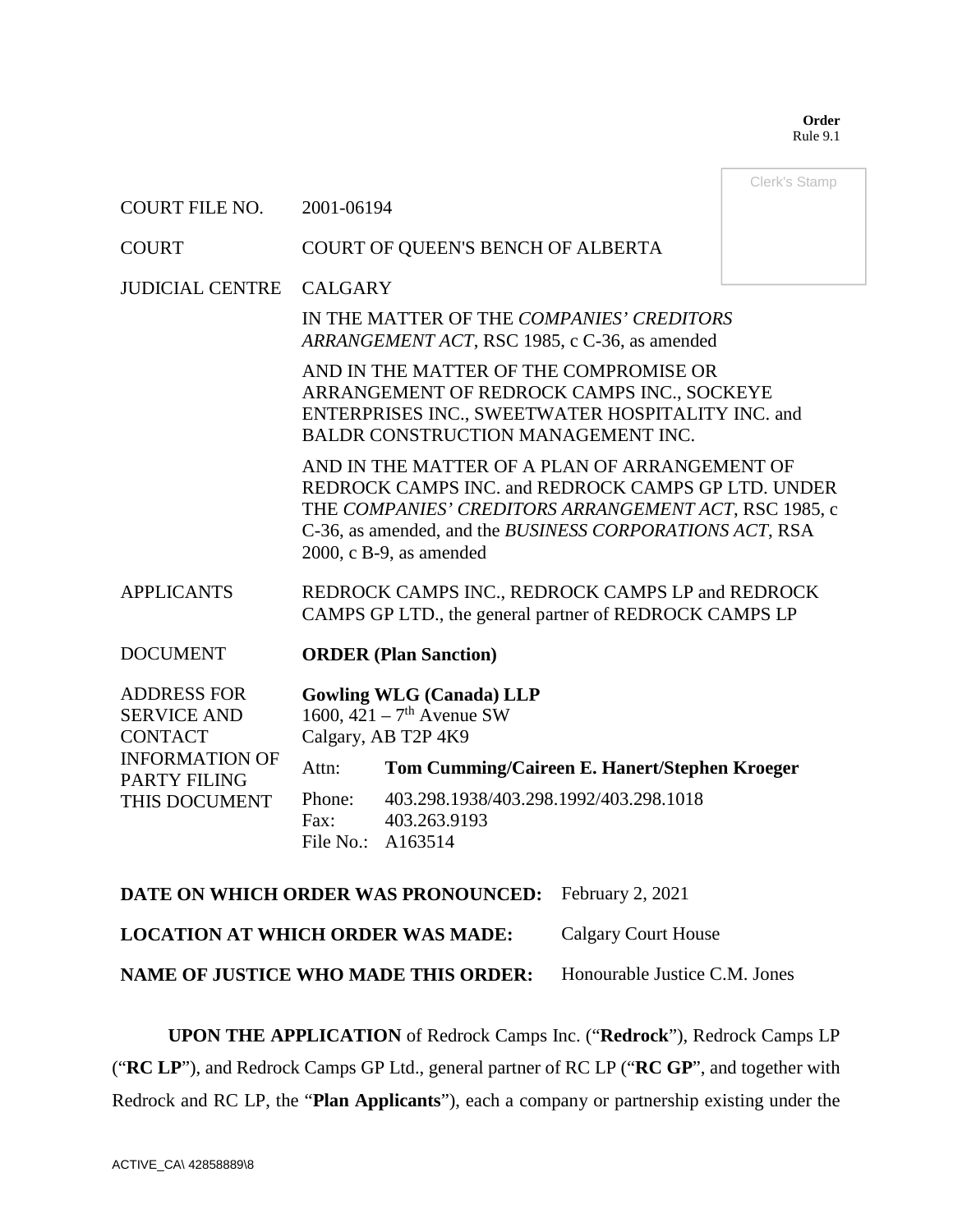laws of Alberta, for an Order pursuant to the *Companies' Creditors Arrangement Act*, RSC 1985, c C-36, as amended (the "**CCAA**") and section 193 of the *Business Corporations Act*, RSA 2000, c B-9, as amended (the "**ABCA**") to sanction and approve the Plan of Arrangement of the Plan Applicants (as further amended, varied or supplemented from time to time in accordance with the terms thereof, the "**Plan**") substantially in the form attached hereto as **Exhibit "A"** to the Affidavit of David Hawkins affirmed January 26, 2021 (the "**Hawkins Affidavit**");

**AND UPON HAVING READ** this Application, the Hawkins Affidavit, the sixth report (the "**Sixth Report**") of BDO Canada Limited in its capacity as the Court-appointed Monitor (the "**Monitor**") of Redrock, Sockeye Enterprises Inc., Sweetwater Hospitality Inc. and Baldr Construction Management Inc. ("**Baldr**"), the confidential supplement (the "**Confidential Supplement**") to the Sixth Report, and the pleadings and proceedings in this Action, including the Initial Order granted in the within proceedings on May 13, 2020, as amended and restated on May 25, 2020, all filed; **AND UPON** hearing the submissions of counsel for the Plan Applicants, counsel for the Monitor and from any other affected parties that may be present;

**AND UPON** it appearing that it is impracticable to effect the Transaction and the arrangement (the "**Arrangement**") contemplated by the Purchase Agreement and provided for in the Plan under any other provision of the ABCA;

**AND UPON** the Court being satisfied that the statutory requirements to approve the Plan have been fulfilled and that the Plan has been put forward in good faith;

**AND UPON** the Court being satisfied that the terms and conditions of the Plan and the procedures relating thereto, are fair and reasonable, substantively and procedurally, to the Affected Creditors and Existing Security Holders (as defined in the Plan) and that the Plan ought to be sanctioned and approved; **IT IS HEREBY ORDERED AND DECLARED THAT:**

#### **Defined Terms**

1. Capitalized terms used in this Order and not otherwise defined shall have the meanings given to them in the Plan. The following capitalized terms used in this Order shall have the following meanings: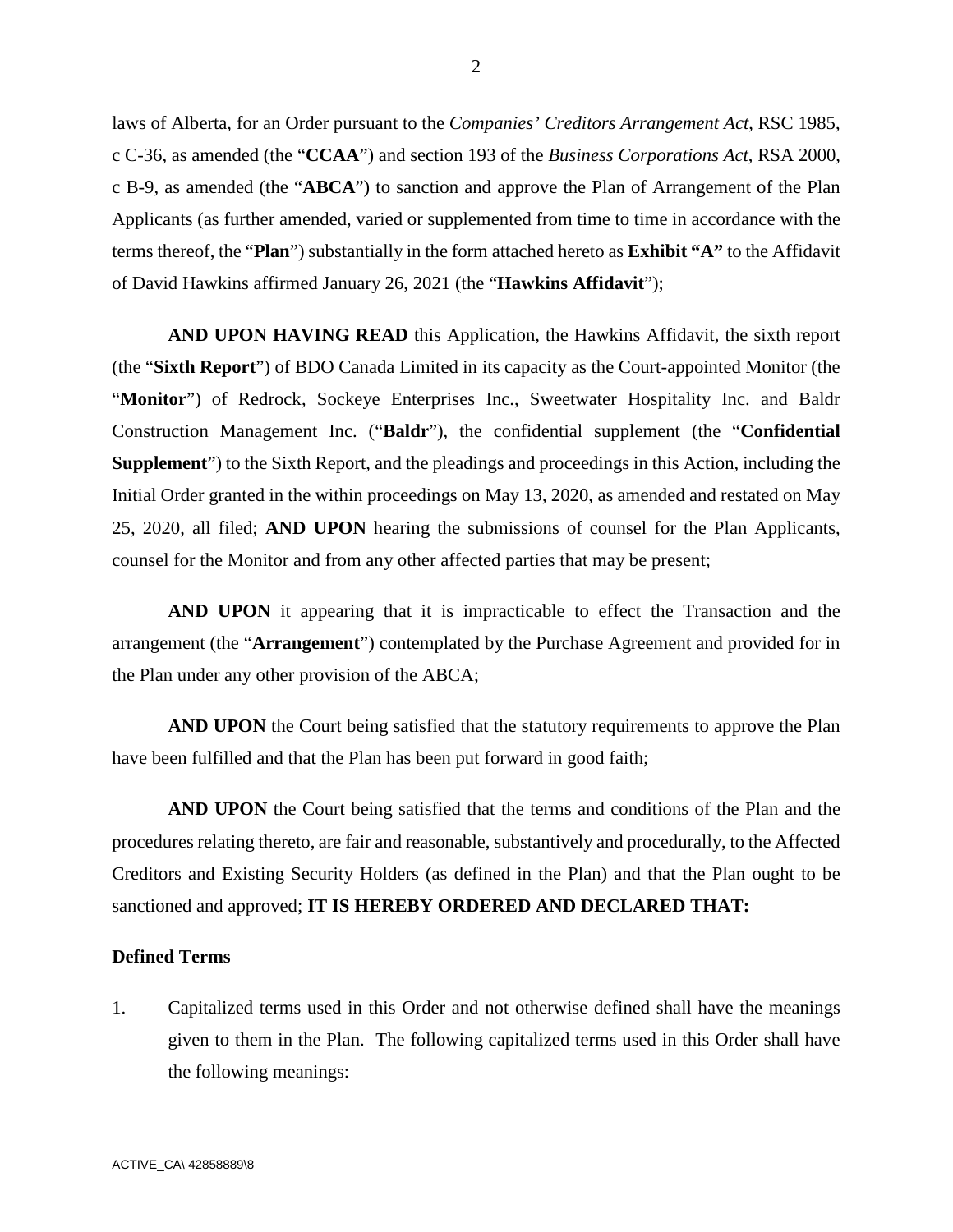- (a) "**Acquisition Closing**" means the completion of the Purchase and Sale Transaction;
- (b) "**CCAA Charges**" means the charges created by the Initial Order or by any other Order pronounced by this Honourable in the CCAA Proceedings;
- (c) "**CCAA Proceedings**" means the proceedings pursuant to the CCAA commenced by the Initial Order;
- (d) "**Final Order**" means an Order which has not been stayed, reversed or amended and all applicable appeal periods shall have expired, and in the event of an appeal or application for leave to appeal, a final determination shall have been made by the applicable appellate Court;
- (e) "**Initial Order**" means the Order of the Honourable Madam Justice B.E.C. Romaine pronounced on May 13, 2020, as amended and restated by the Order of Justice Romaine pronounced on May 26, 2020;
- (f) "**Plan Implementation**" means the fulfillment, satisfaction or waiver of the conditions set out in Article 6.1 of the Plan and the occurrence or effecting of the steps set out in Article 4.3 of the Plan;
- (g) "**Plan Implementation Date**" means the date on which Plan Implementation occurs;
- (h) "**Registrar**" means the Registrar of Corporations or a Deputy Registrar of Corporations for the Province of Alberta duly appointed under section 263 of the ABCA;
- (i) "**Released Party**" has the meaning given to that term in the Plan;
- (j) "**RVO**" has the meaning given to that Order of this Honourable Court contemplated by the Plan; and
- (k) "**SAVO**" has the meaning given to that Order of this Honourable Court contemplated by the Plan.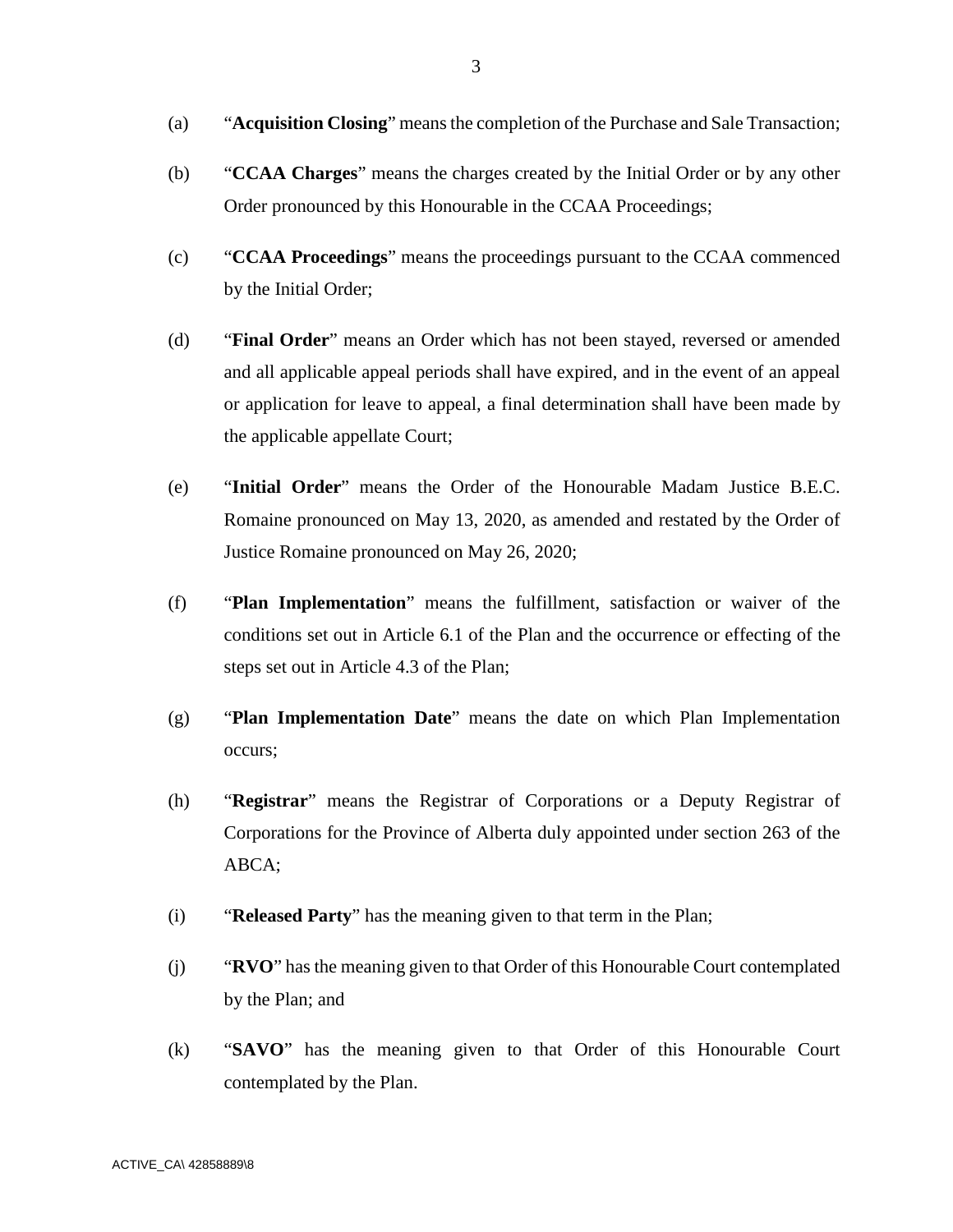### **Service of Application**

- 2. Service of this Application and supporting documents is hereby deemed to be good, sufficient and validated on all Persons affected by the Plan, including without limitation all Affected Creditors and Existing Security Holders.
- 3. The time for notice is hereby abridged to the time provided, and no other Person is required to have been served with notice of this Application.

### **Deemed Corporate Approvals of Redrock, and Approvals of RC LP and RC GP**

- 4. All necessary approvals of and from the Existing Security Holders and directors or officers of the Redrock (including all necessary resolutions, whether ordinary, special or otherwise, of the Existing Security Holders, directors or officers) to approve or take any and all actions under the Plan or contemplated thereby (including but not limited to the adoption, execution, delivery, implementation and consummation of all matters contemplated under the Plan) shall be deemed to have been made, given, passed or obtained, and no agreement between or among the Existing Security Holders, or any of them, or between an Existing Security Holder and another Person, that limits or purports to limit in any way the right to vote Existing Securities held by such Existing Security Holder with respect to any of the steps or transactions contemplated by the Plan shall be effective, and all such agreements shall be deemed to be of no force or effect.
- 5. The adoption, execution, delivery and implementation of the Plan and the consummation of all matters and steps contemplated by the Plan requiring authorization of the directors and shareholders of RC GP and limited partners of RC LP have been duly authorized by such directors, shareholders and limited partners and are authorized and approved by this Court in all respects and for all purposes without any requirement of further action by the directors, shareholders or limited partners of RC GP and RC LP.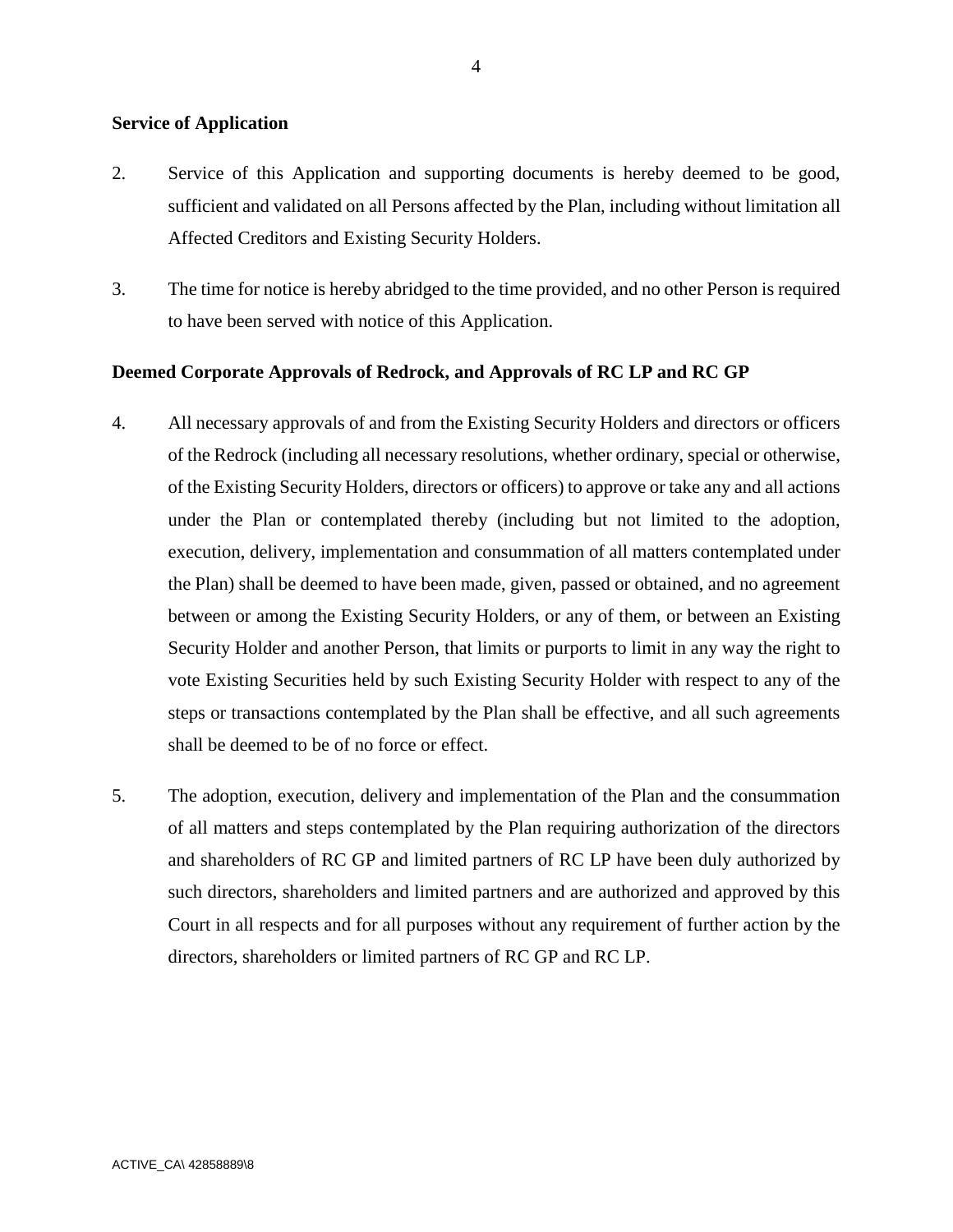#### **Voting and Acceptance of the Plan**

- 6. The only Creditors affected by and are entitled to vote upon the Plan pursuant to section 6 of the CCAA are the Affected Creditors and the Affected Creditors constitute a single class for the purposes of considering and voting upon the Plan.
- 7. The only Affected Creditors are IDI, ITC and RC LP.
- 8. The validity, quantum and priority of the Affected Claims of the Affected Creditors are hereby confirmed.
- 9. All of the Affected Creditors having delivered to the Monitor their duly executed Proxies, the requirement for a Creditors' Meeting is hereby dispensed with.
- 10. Neither the Unaffected Creditors nor the Existing Security Holders shall be entitled to vote upon whether or not to approve the Plan and any meetings of such Unaffected Creditors and Existing Security Holders to consider and vote upon whether to accept or vote in favour of the Plan are hereby dispensed with.

# **Sanction and Approval of the Plan**

- 11. The Plan Applicants have complied in all material respects with the provisions of the CCAA and previous Orders issued in the CCAA Proceedings.
- 12. Each of the Affected Creditors having voted in favour of the approval of the Plan, the Plan is hereby declared to have been adopted and approved by all of the Affected Creditors in accordance with section 6 of the CCAA and section 193 of the ABCA.
- 13. The Plan Applicants are declared to have acted and be acting in good faith and with due diligence, and have not done or purported to do (nor does the Plan do or purport to do) anything that is not authorized by the CCAA.
- 14. The Plan, and all the terms and conditions thereof, and matters and transactions contemplated thereby, are fair and reasonable to the Affected Creditors, are in the best interests of the Plan Applicants and the Affected Creditors, and are hereby finally and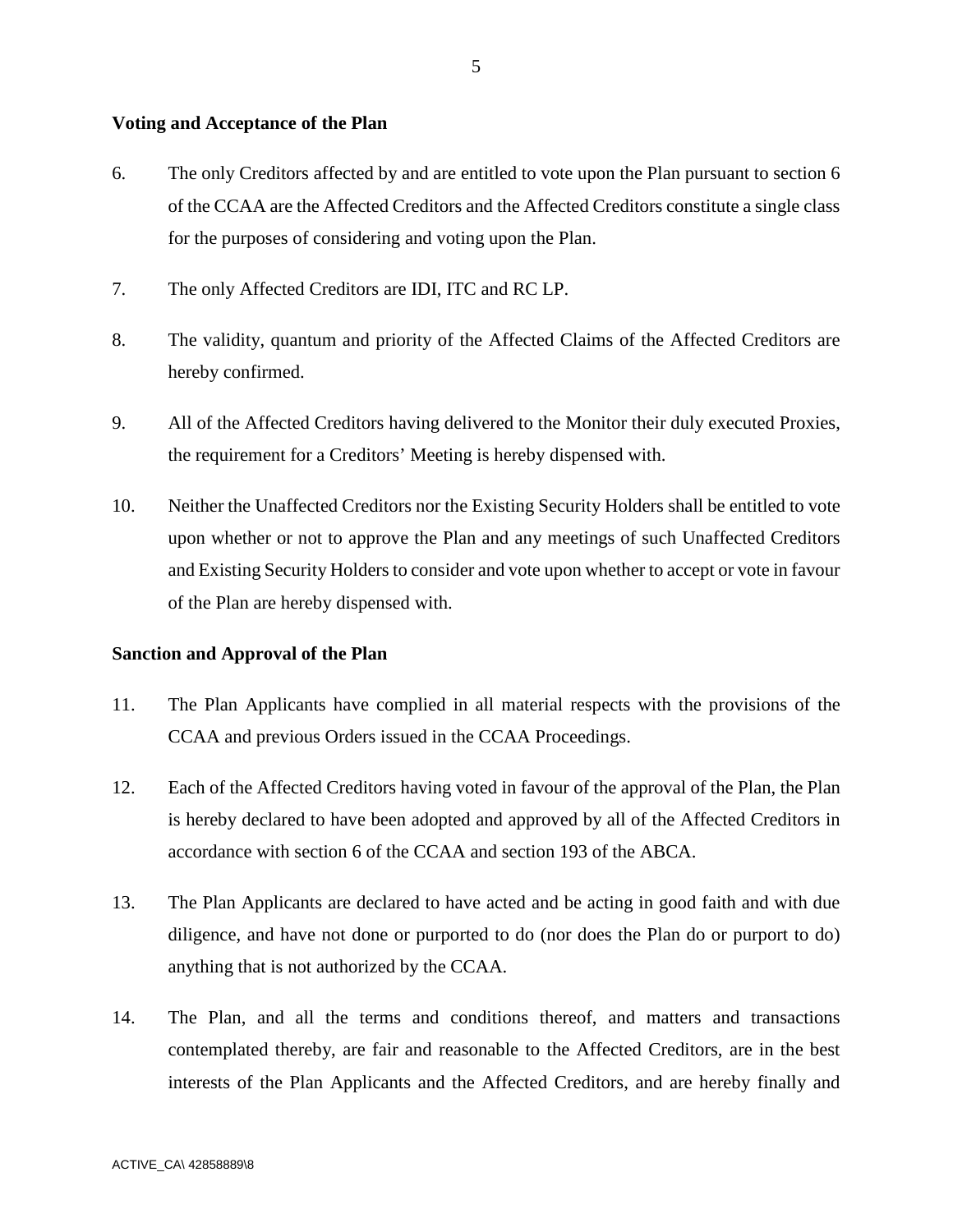absolutely sanctioned and approved pursuant to the provisions of the CCAA and the ABCA.

#### **Vesting of Existing Securities in Redrock**

- 15. The Existing Securities and all of the right, title and interest of the Existing Security Holders therein shall vest in and be deemed to be acquired by Redrock for cancellation, free and clear of any interest of the Existing Security Holders or any Security Interest, Encumbrance or Claim of any other Person, without consideration being payable by Redrock or any other Person in respect of such vesting, acquisition and cancellation, and any and all claims of the Existing Security Holders and any other Persons in respect of or arising from the Existing Securities will be fully, finally, irrevocably and forever compromised, released, discharged, cancelled and barred.
- 16. All Existing Security Holders are hereby directed to surrender all certificates in respect of the Existing Securities (the "**Certificates**") to Redrock for cancellation. Notwithstanding the failure of an Existing Security Holder to return such Certificates, all of the Existing Securities are hereby declared to be acquired and fully, finally and irrevocably cancelled and terminated upon Plan Implementation.

#### **Articles of Amendment**

- 17. The Articles of Amendment are hereby approved by this Court and are deemed to have been approved and adopted as the articles of amendment of Redrock pursuant to sections 173 and 192 of the ABCA.
- 18. Redrock is hereby authorized and directed to file the Articles of Amendment with the Registrar, whereupon Redrock shall have as its articles its existing articles of incorporation, as amended from time to time, and as further amended by the Articles of Amendment.

## **Issuance of the New Shares**

19. The New Shares created by the Articles of Amendment are hereby issued to and in favour of IHC.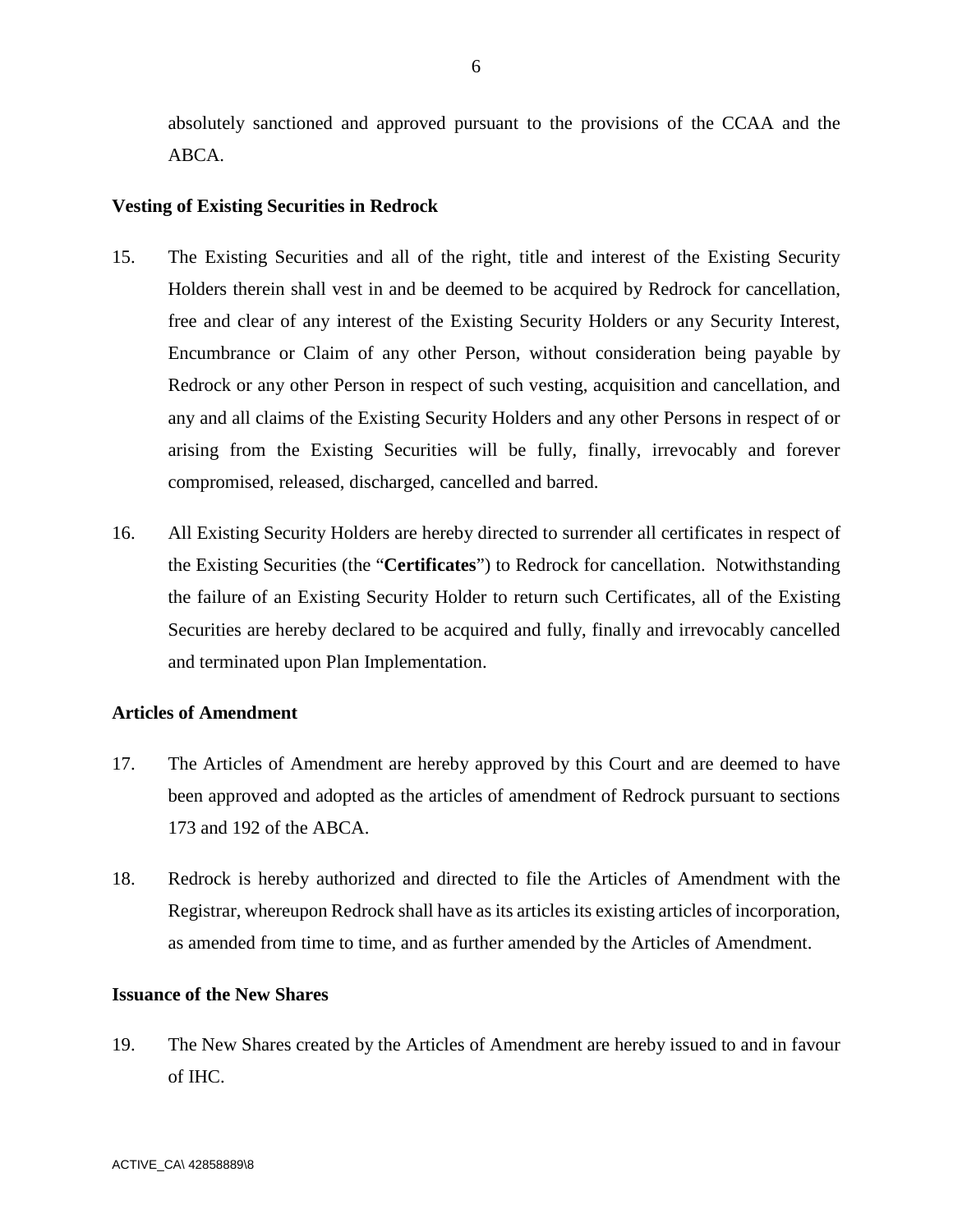- 20. All of the right, title, and interest in and to the New Shares, as described in the Purchase Agreement, shall vest absolutely, exclusively, and entirely in the name of IHC, free and clear of and from any and all Claims including, without limiting the generality of the foregoing, any Security Interests created by the Initial Order, and for greater certainty, this Court orders that all Claims, affecting or relating to the New Shares are hereby expunged, discharged and terminated as against the New Shares.
- 21. IHC shall be entitled to hold and enjoy the New Shares for its own use and benefit without any interference of or by Redrock, or any Person claiming by, through or against Redrock.

#### **Arrangement**

- 22. RC LP and RC GP are deemed in accordance with Article 4.1(a) of the Plan to have assumed and become liable for the Remaining Invico Debt and to have assumed and become a party to the Invico Loan Agreement as principal debtor thereunder, and the rights and obligations of RC LP, RC GP and IDI in respect of the Remaining Invico Debt shall be governed by the Exit Invico Loan Agreement, which amends and restates the Invico Loan Agreement.
- 23. RC LP and RC GP are deemed in accordance with Article 4.1(b) of the Plan to have assumed and become liable under the Invico Loan Security as debtor and the Security Interests created by the Invico Loan Security are deemed to have attached to the right, title and interest of RC LP and RC GP in and to the Included Assets as security for the Remaining Invico Debt, and the rights and obligations of RC LP, RC GP and IDI thereunder shall be governed by the Exit Invico Loan Security, which amends and restates the Invico Loan Security.
- 24. The Articles of Arrangement for Redrock and RC GP are hereby approved by this Court and are deemed to have been approved and adopted as the articles of arrangement of Redrock and RC GP pursuant to sections 173 and 192 of the ABCA.
- 25. Redrock and RC GP are hereby authorized and directed to file the Articles of Arrangement with the Registrar, whereupon pursuant to the Articles of Arrangement the Amalgamation of Redrock and RC GP to form Amalco shall become effective, with the effect that: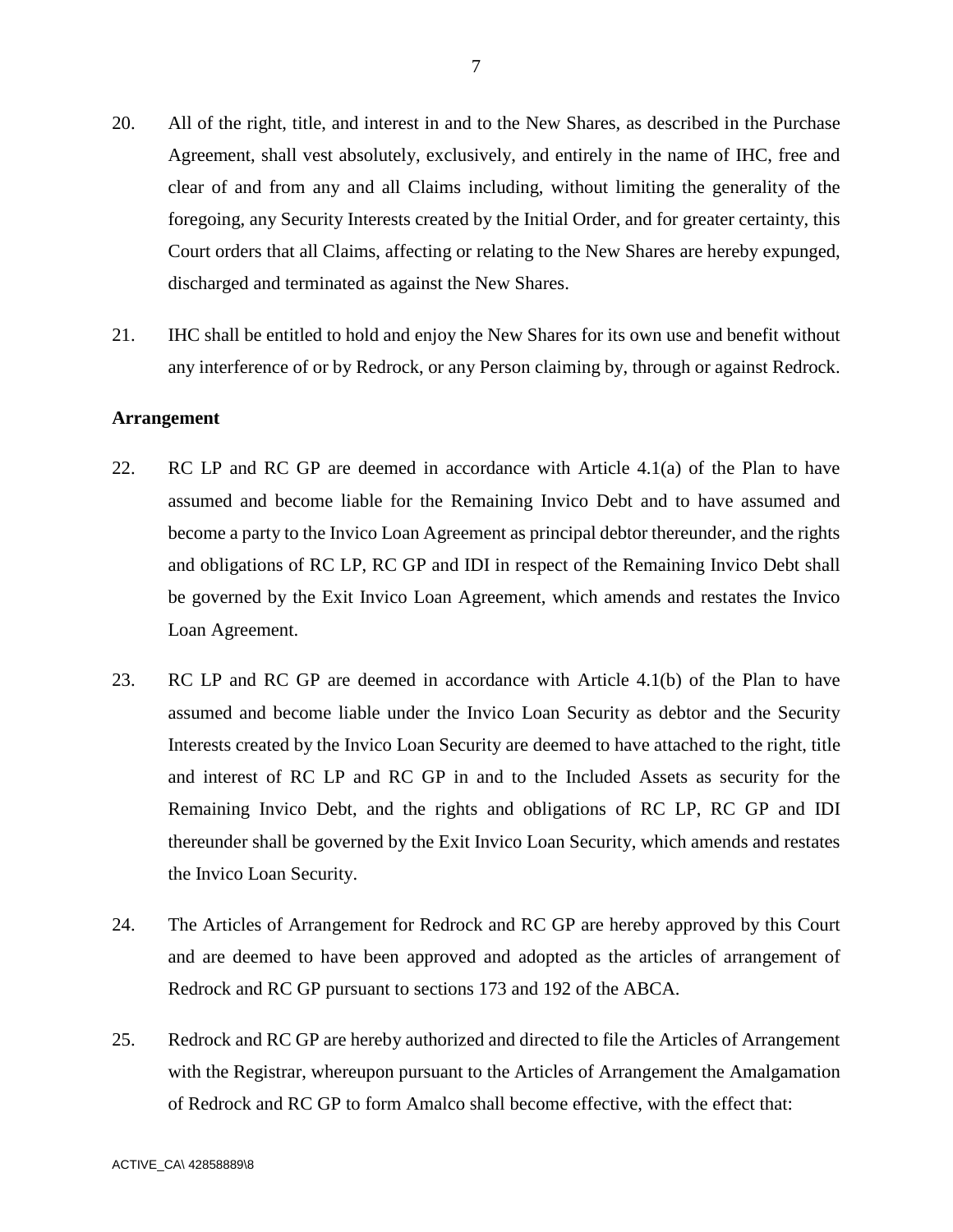- (a) all of the property (except amounts receivable between Redrock and RC GP and shares of the capital stock of Redrock and RC GP) of Redrock and RC GP immediately prior to the Amalgamation, including without limitation all of the Included Assets, shall become the property of Amalco by virtue of the Amalgamation;
- (b) all of the liabilities (except amounts payable between Redrock and RC GP) of Redrock and RC GP immediately prior to the Amalgamation, including without limitation the Assumed Liabilities and Remaining Invico Debt, shall become liabilities of Amalco by virtue of the Amalgamation;
- (c) each of the issued and outstanding New Shares shall be exchanged for one (1) fully paid and non-assessable Amalco Share, without any act or formality on the part of the holder thereof;
- (d) each issued and outstanding shares in the capital of RC GP shall be exchanged for one (1) fully paid and non-assessable Amalco Share, without any act or formality on the part of the holder thereof;
- (e) the Amalco Shares issued pursuant to the Articles of Arrangement shall be the only issued and outstanding shares in the capital of Amalco;
- (f) the rights, privileges, restrictions and conditions attaching to the shares of Amalco shall be as set forth in the Articles of Arrangement; and
- (g) the Articles of Arrangement filed shall be deemed to be the articles of amalgamation of Amalco and the Certificate of Arrangement issued in respect of such Articles of Arrangement by the Registrar under the ABCA that gives effect to the Arrangement shall be deemed to be the certificate of amalgamation of Amalco.
- 26. All Included Permits shall be and remain in full force and effect, unamended, as at Plan Implementation, and no Governmental Authority shall on or following Plan Implementation terminate, rescind or refuse to renew in Amalco any Included Permit, or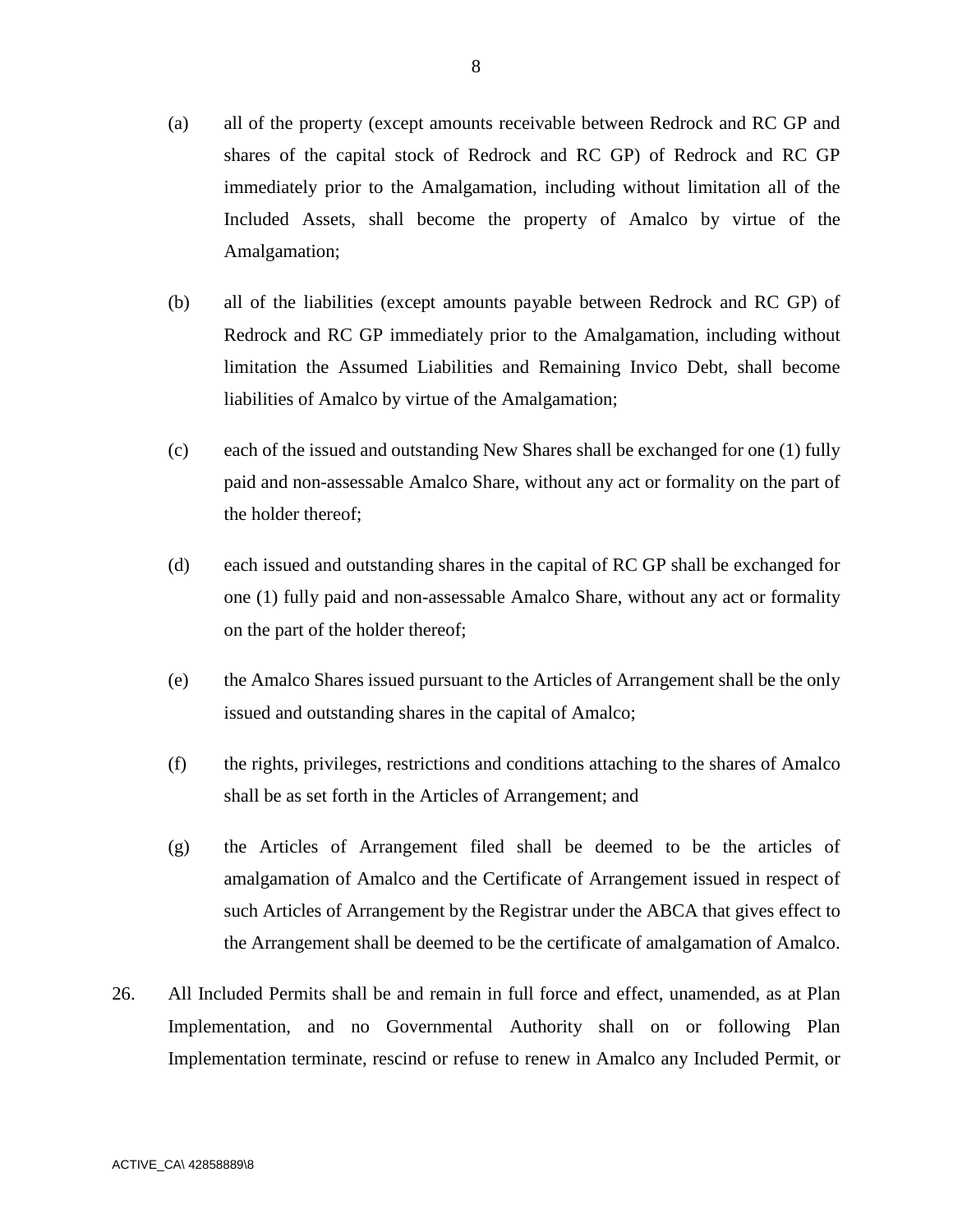enforce or exercise (or purport to enforce or exercise) any right or remedy under or in respect of such Included Permit or the Applicable Laws governing it by reason of:

- (a) any event that occurred prior to, and not continuing after, Plan Implementation or that is or continues to be suspended or waived under the Plan that would have entitled such Governmental Authority to enforce those rights or remedies;
- (b) Redrock having sought or obtained relief under the CCAA or ABCA or as part of the Plan;
- (c) any default or event of default arising as a result of the financial condition or insolvency of Redrock;
- (d) the effect upon Redrock of the completion of any of the transactions contemplated under the Plan; or
- (e) the Arrangement or any other restructurings or reorganizations effected pursuant to the Plan.

#### **Releases**

- 27. The compromises and releases set out in Article 7 of the Plan are approved and shall be binding and effective as at the Plan Implementation Date.
- 28. On the Plan Implementation Date, the releases set out in Article 7 of the Plan shall become effective and the ability of any Person to proceed against any Released Party in respect of any demands, claims, actions, causes of action, counterclaims, suits, debts, sums of money, accounts, covenants, damages, judgments, orders (collectively, "**Claims**") released and discharged thereby shall be forever discharged, barred and restrained, and all proceedings with respect to, in connection with, or relating to any such matter is enjoined and permanently stayed, provided that nothing herein or in the Plan shall release or discharge
	- (a) the right to enforce the obligation of any Person under the Plan; or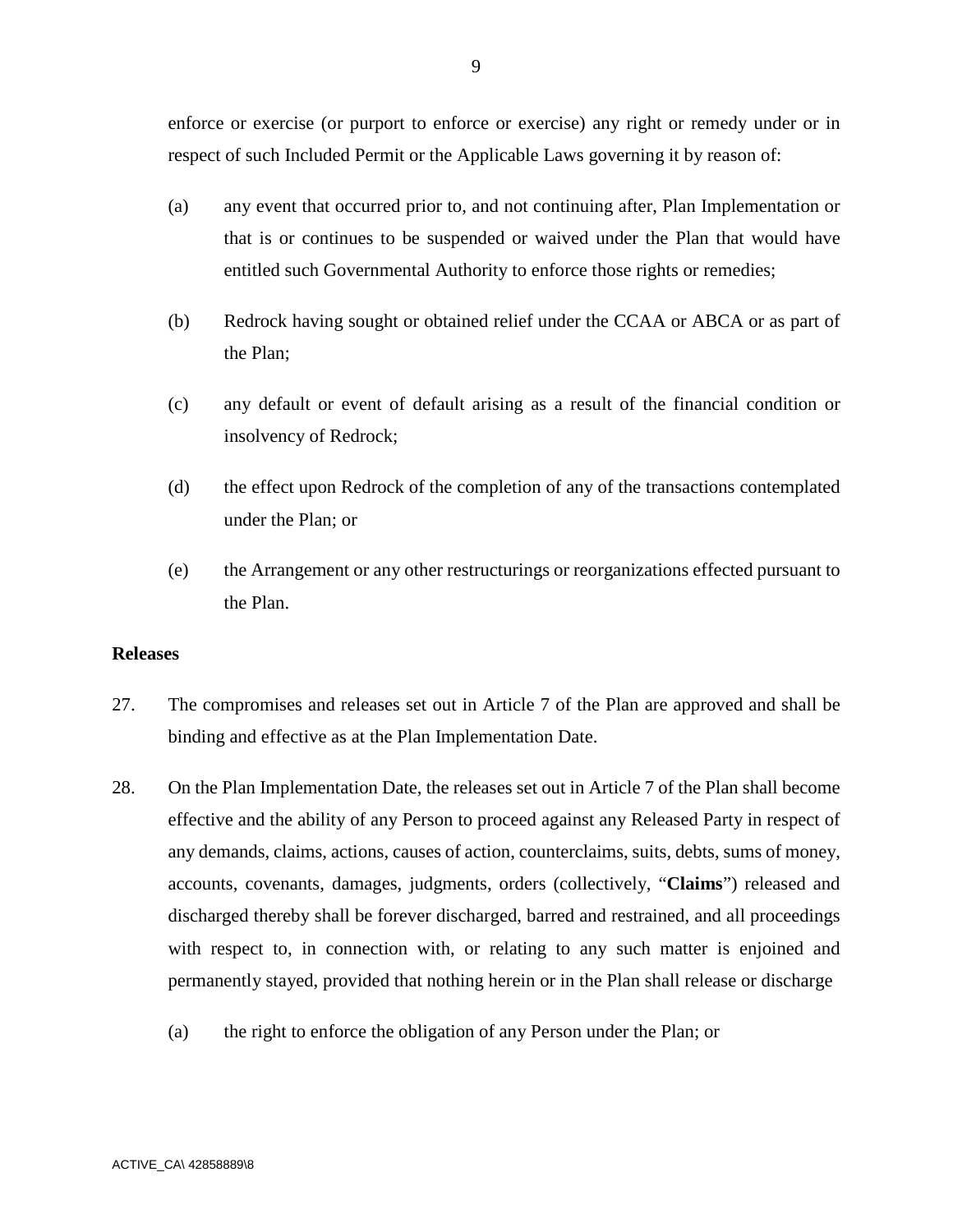- (b) any Claim against a Released Party that is determined by a Final Order of a Court of competent jurisdiction to arise from criminal acts, fraud or wilful misconduct of such Released Part;
- (c) any Claim that is not permitted to be released pursuant to section 19(2) of the CCAA; or
- (d) any Claim against a Released Party that is not permitted to be released pursuant to section 5.1(2) of the CCAA, as determined by a Final Order of a Court of competent jurisdiction.
- 29. Notwithstanding paragraph 28, from and after the Plan Implementation Date, a Person may only commence an action against a Released Party contemplated by paragraphs 28(b), (c) or (d) above if such Person has first obtained leave of this Court on notice to the applicable Released Party, the Plan Applicants and the Monitor (unless previously discharged); provided that no Person shall be prevented from commencing such an action against a Released Party where such an action must be taken in order to comply with statutory time limitations in order to preserve such Person's rights at law, provided further that no further steps shall be taken by such Person except in accordance with the other provisions of the Plan (including the requirement herein to obtain the leave of the Court at the first available opportunity), and notice in writing of such action be given to the applicable Released Party, the Plan Applicants and the Monitor (unless previously discharged) at the first available opportunity.

#### **Plan Implementation**

- 30. Commencing at the Effective Time, the Plan shall be implemented in the sequential order contemplated by Section 4.3 of the Plan.
- 31. Effective upon Plan Implementation:
	- (a) Redrock shall cease to be an Applicant in the CCAA Proceedings;
	- (b) the CCAA Charges shall cease to attach to or charge any property or assets of Redrock;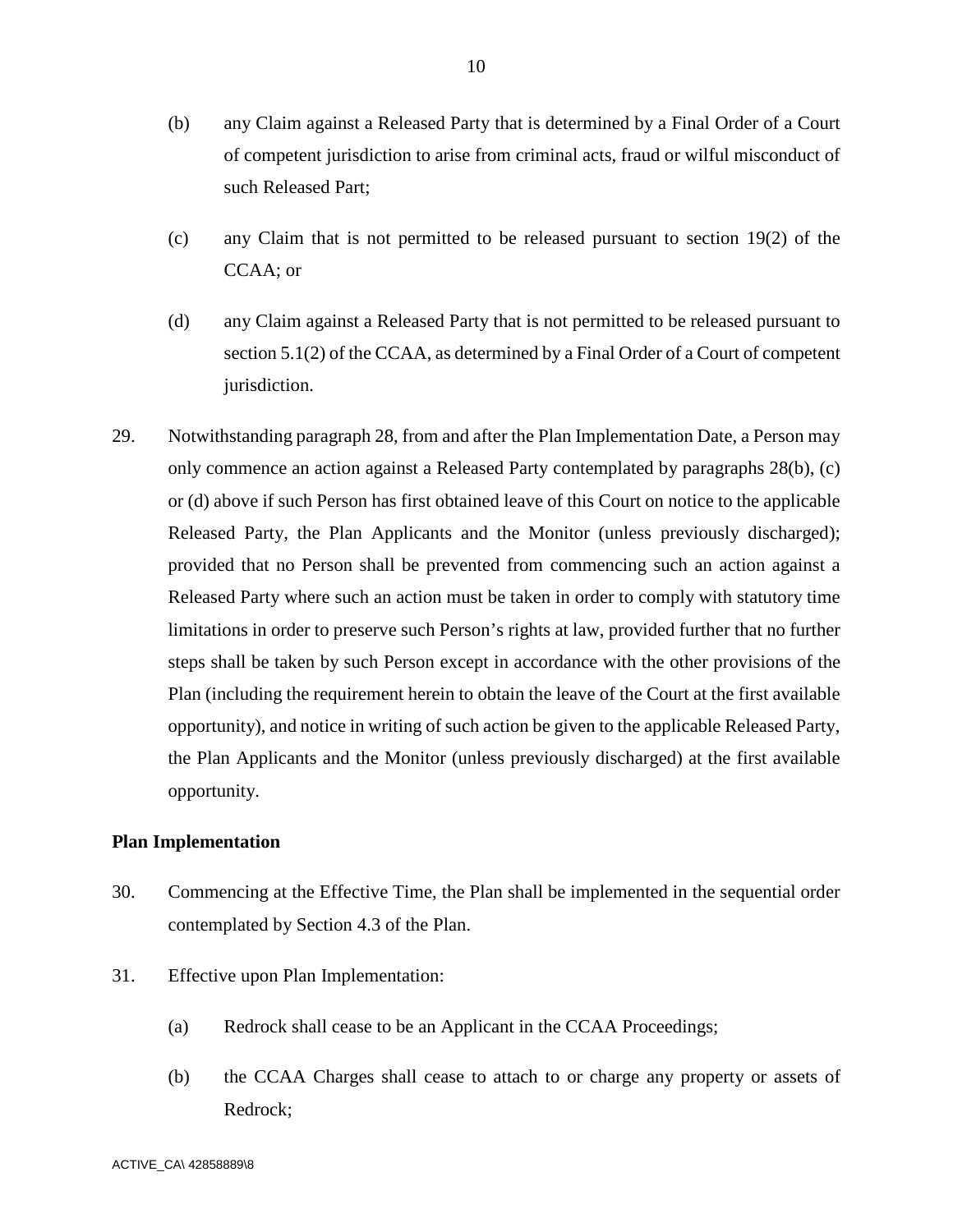- (c) Redrock shall be released from the purview of the Initial Order and all other orders of this Court granted in respect of these CCAA Proceedings, save and except for the Sanction Order, the RVO and the SAVO, which Orders shall continue to apply to Redrock in all respects; and
- (d) the Plan shall be binding upon the Plan Applicants, the Affected Creditors and the Existing Security Holders and their respective heirs, executors, administrators, and other legal representatives, successors, and assigns, and shall enure to the benefit of the Plan Applicants and the Affected Creditors.
- 32. The Plan Applicants, the Monitor and any other Person required to make any deliveries or take any steps or actions in accordance with or pursuant to the Plan are hereby authorized and directed to take and complete all such steps and actions, and to do all things necessary or appropriate to implement the Plan in accordance with its terms and to enter into, execute, deliver, complete, implement and consummate all of the steps, transactions, distributions, deliveries, allocations, instruments and agreements contemplated in and pursuant to the Plan, and such steps and actions are hereby authorized, ratified and approved, and none of the Plan Applicants or the Monitor shall incur any liability as a result of acting in accordance with terms of the Plan or this Sanction Order.
- 33. The Plan Applicants and the Monitor shall be authorized, in connection with the taking of any step or transaction or performance of any function under or in connection with the Plan, to apply to any Governmental Authority for any consent, authorization, certificate or approval in connection therewith.

# **Authorization of the Monitor**

- 34. The Monitor is hereby authorized and empowered to perform its functions and fulfil its obligations under the Plan and the Sanction Order in order to facilitate the Plan Implementation.
- 35. The Monitor shall issue to Redrock, IHC, RC GP and the Affected Creditors a certificate signed by the Monitor and substantially in the form attached hereto as **Schedule "A"** (the "**Monitor's Conditions Certificate**", the form of which is hereby approved) upon the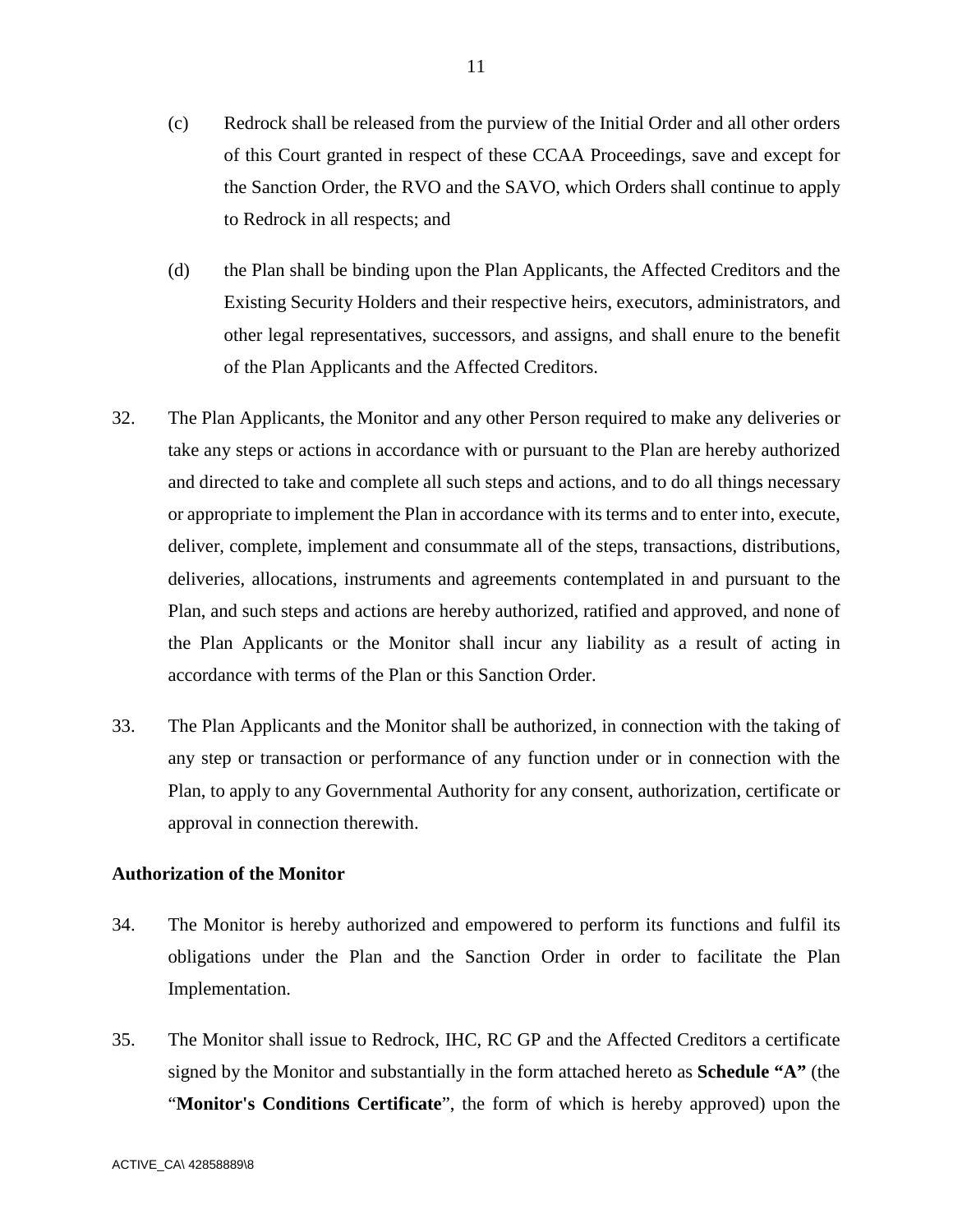satisfaction, fulfilment or waiver of the conditions set out in Article 6.1 of the Plan. As soon as possible thereafter, the Monitor shall file the Monitor's Conditions Certificate with this Court and post it on its website.

- 36. Upon the completion of the Plan Implementation in accordance with Article 4.4 of the Plan, the Monitor shall issue to the Plan Applicants, IHC and the Affected Creditors a certificate substantially in the form attached hereto as **Schedule "B"** (the "**Monitor's Plan Completion Certificate**", the form of which is hereby approved) signed by the Monitor. As soon as possible thereafter, the Monitor shall file the Monitor's Plan Completion Certificate with this Court and post it on its website.
- 37. In carrying out the terms of this Sanction Order and the Plan:
	- (a) the Monitor shall have all the protections given to it by the CCAA, the Initial Order, and any other Order in the CCAA Proceedings, and as an officer of the Court, including the stay of proceedings in its favour;
	- (b) the Monitor shall incur no liability or obligation as a result of carrying out the provisions of this Sanction Order and/or the Plan; and
	- (c) the Monitor shall be entitled to rely on the books and records of the Plan Applicants and any information provided by the Plan Applicants without independent investigation and shall not be liable for any claims or damages resulting from any errors or omissions in such books, records or information.

## **General**

38. The Plan Applicants, Amalco, IHC, the Affected Creditors and the Monitor may apply to the Court from time to time for advice and direction in respect of any matters arising from or under the Plan and to the extent that any Person (including any of the Plan Applicants, Amalco, IHC, the Affected Creditors or the Monitor) seeks any advice or direction with respect to any matter arising from or under the Plan or this Sanction Order, such motion shall be brought in the Court of Queen's Bench of Alberta.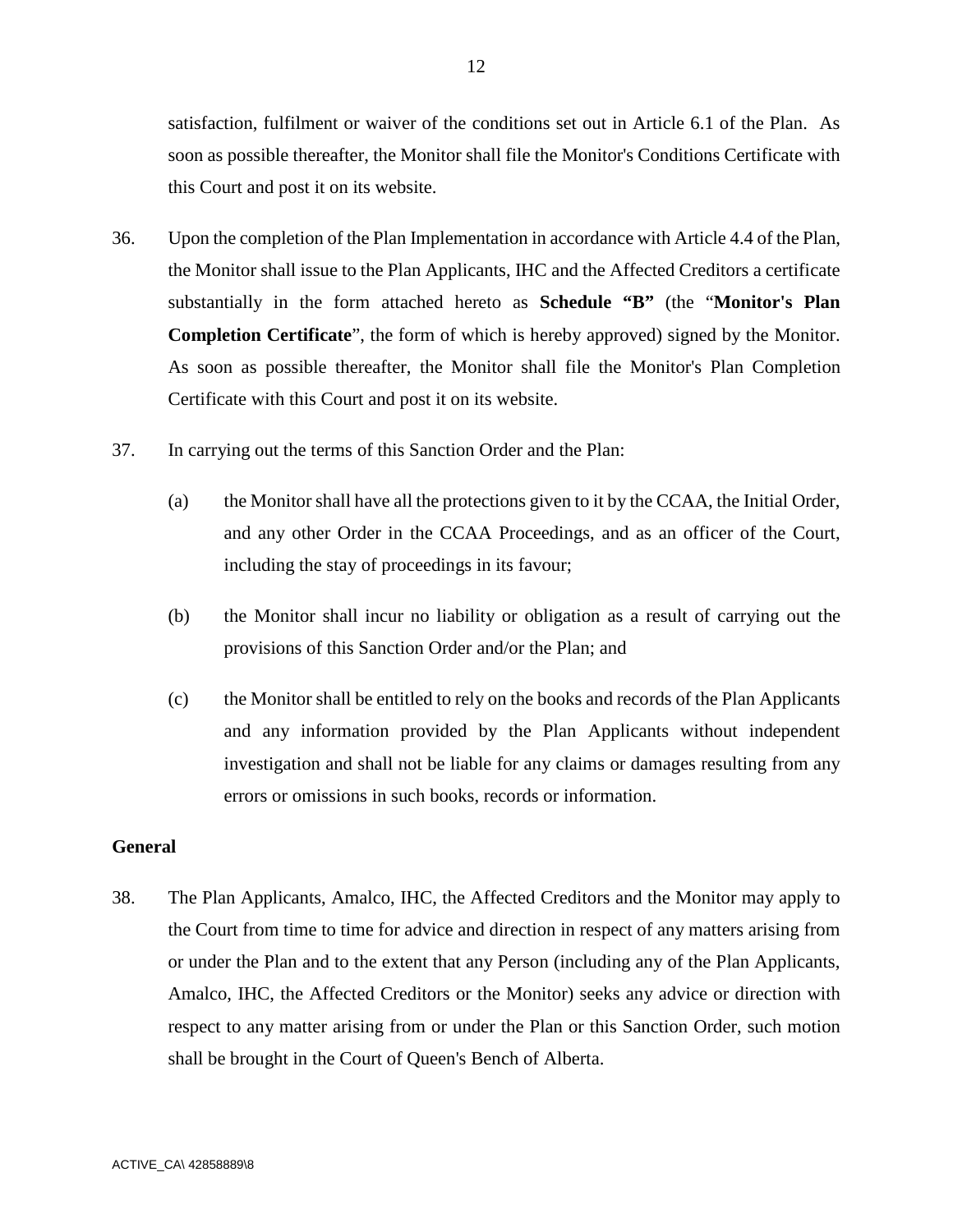## **No Fraudulent Preference or Conveyance**

- 39. Notwithstanding:
	- (a) the pendency of these proceedings;
	- (b) a bankruptcy of the Plan Applicants; and
	- (c) the provisions of any federal or provincial statute,

none of the transactions contemplated by the Plan will be void or voidable at the instance of Creditors and shall not constitute nor shall they be deemed to be settlements, fraudulent preferences, assignments, fraudulent conveyances or other reviewable transactions under the *Bankruptcy and Insolvency Act* (Canada) or any other applicable federal or provincial legislations, and they do not constitute conduct meriting an oppression remedy and shall be binding on a trustee in bankruptcy in respect of the Plan Applicants.

#### **Request for Assistance of Foreign Courts**

- 40. This Sanction Order shall have full force and effect in all provinces and territories of Canada, outside Canada and against all Persons against whom it may be enforceable. The Plan Applicants and the Monitor may apply to a Court of competent jurisdiction to recognize the Plan or this Sanction Order and to confirm the Plan and the Sanction Order as binding and effective in any foreign jurisdiction.
- 41. This Court hereby requests the aid and recognition of any Court, tribunal, regulatory or administrative body having jurisdiction in Canada or the United States, or in any other foreign jurisdiction, to give effect to this Sanction Order and to assist the Plan Applicants, the Monitor and their respective agents in carrying out the terms of this Sanction Order. All Courts, tribunals, regulatory and administrative bodies are hereby respectfully requested to make such orders and to provide such assistance to the Plan Applicants, and to the Monitor, as an officer of this Court, as may be necessary or desirable to give effect to this Sanction Order, or to assist the Plan Applicants, and the Monitor and their respective agents in carrying out the terms of this Sanction Order.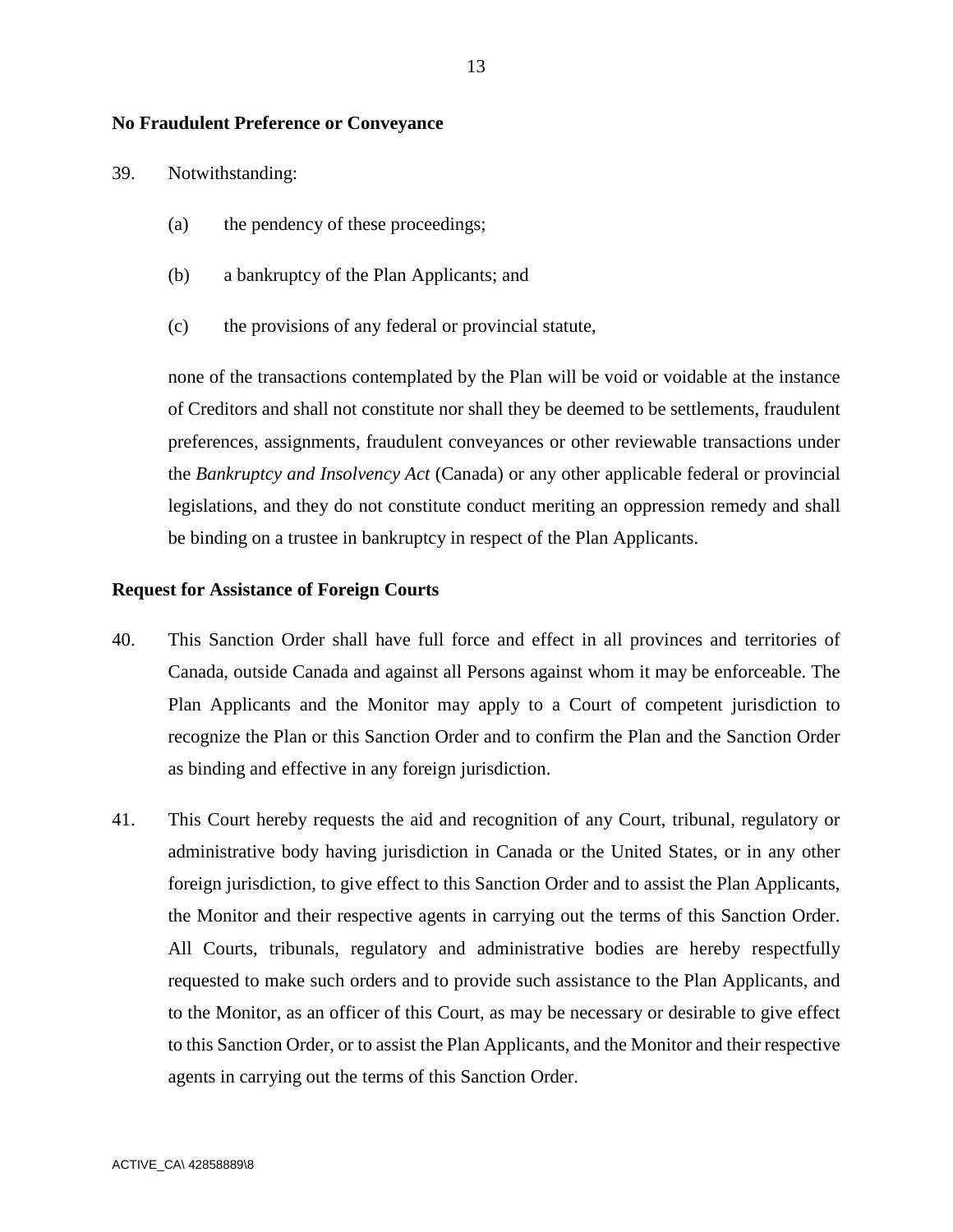# **Service of Order**

| 42. |  |  | Service of this Sanction Order shall be deemed good and sufficient by: |
|-----|--|--|------------------------------------------------------------------------|
|     |  |  |                                                                        |

- (a) serving this Sanction Order upon those interested parties attending or represented at the within Application;
- (b) posting a copy of this Sanction Order on the Monitor's website at https://www.bdo.ca/en-ca/extranets/redrock/; and

and service of this Sanction Order on any other person is hereby dispensed with.

J.C.C.Q.B.A.

\_\_\_\_\_\_\_\_\_\_\_\_\_\_\_\_\_\_\_\_\_\_\_\_\_\_\_\_\_\_\_\_\_\_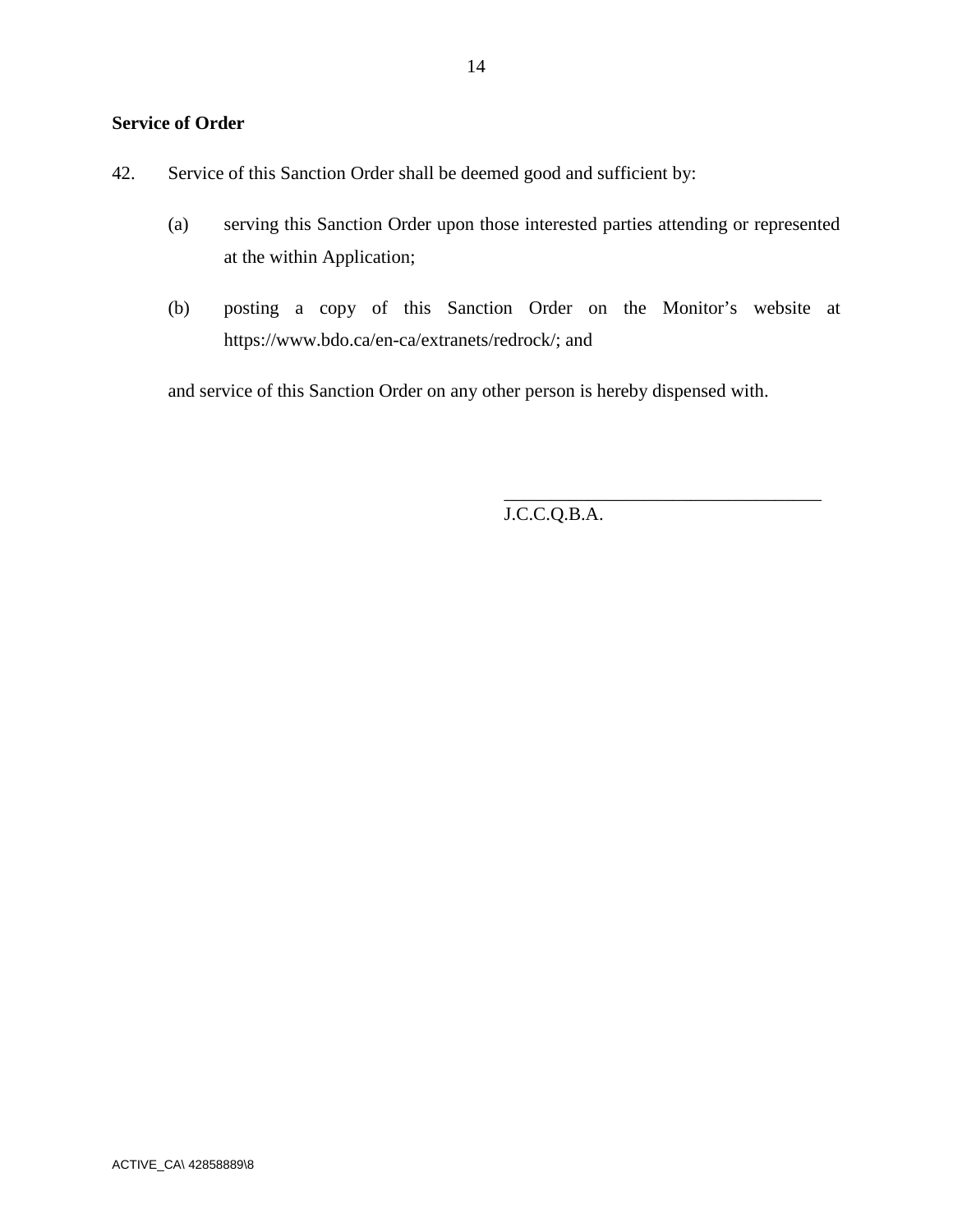## **SCHEDULE "A" FORM OF MONITOR'S CONDITIONS CERTIFICATE**

Clerk's Stamp

| <b>COURT FILE NO.</b>                                                               | 2001-06194                                                                                                                                                                                                                                             |  |
|-------------------------------------------------------------------------------------|--------------------------------------------------------------------------------------------------------------------------------------------------------------------------------------------------------------------------------------------------------|--|
| <b>COURT</b>                                                                        | COURT OF QUEEN'S BENCH OF ALBERTA                                                                                                                                                                                                                      |  |
| <b>JUDICIAL CENTRE</b>                                                              | <b>CALGARY</b>                                                                                                                                                                                                                                         |  |
|                                                                                     | IN THE MATTER OF THE COMPANIES' CREDITORS<br>ARRANGEMENT ACT, RSC 1985, c C-36, as amended                                                                                                                                                             |  |
|                                                                                     | AND IN THE MATTER OF THE COMPROMISE OR<br>ARRANGEMENT OF REDROCK CAMPS INC., SOCKEYE<br>ENTERPRISES INC., SWEETWATER HOSPITALITY INC. and<br>BALDR CONSTRUCTION MANAGEMENT INC.                                                                        |  |
|                                                                                     | AND IN THE MATTER OF A PLAN OF ARRANGEMENT OF<br>REDROCK CAMPS INC. and REDROCK CAMPS GP LTD. UNDER<br>THE COMPANIES' CREDITORS ARRANGEMENT ACT, RSC 1985, c<br>C-36, as amended, and the BUSINESS CORPORATIONS ACT, RSA<br>$2000$ , c B-9, as amended |  |
| <b>APPLICANTS</b>                                                                   | REDROCK CAMPS INC., REDROCK CAMPS LP and REDROCK<br>CAMPS GP LTD., the general partner of REDROCK CAMPS LP                                                                                                                                             |  |
| <b>DOCUMENT</b>                                                                     | <b>MONITOR'S PLAN CONDITIONS CERTIFICATE</b>                                                                                                                                                                                                           |  |
| <b>ADDRESS FOR</b><br><b>SERVICE AND</b><br><b>CONTACT</b><br><b>INFORMATION OF</b> | <b>MLT Aikins</b><br>$222 - 3^{rd}$ Ave SW, Suite #2100<br>Calgary, AB T2P 0B4                                                                                                                                                                         |  |
| PARTY FILING                                                                        | <b>Ryan Zahara</b><br>Attn:<br>102.500.1210<br><b>D</b>                                                                                                                                                                                                |  |

# **MONITOR'S CERTIFICATE (Satisfaction or Waiver of Conditions)**

Fax: 403-508-4349 File No.: 0128056.00002

All capitalized terms not otherwise defined herein shall have the meanings ascribed thereto in the Plan of Arrangement dated January 26, 2021, as may be further amended, varied or supplemented from time to time in accordance with the terms thereof (the "**Plan**").

Pursuant to paragraph 35 of the Order of the Honourable Justice C.M. Jones made in these proceedings on February 2, 2021 (the "**Sanction Order**") and Article 6.2(a) of the Plan, BDO Canada Limited in its capacity as Court-appointed Monitor of the Plan Applicants (the "**Monitor**")

THIS DOCUMENT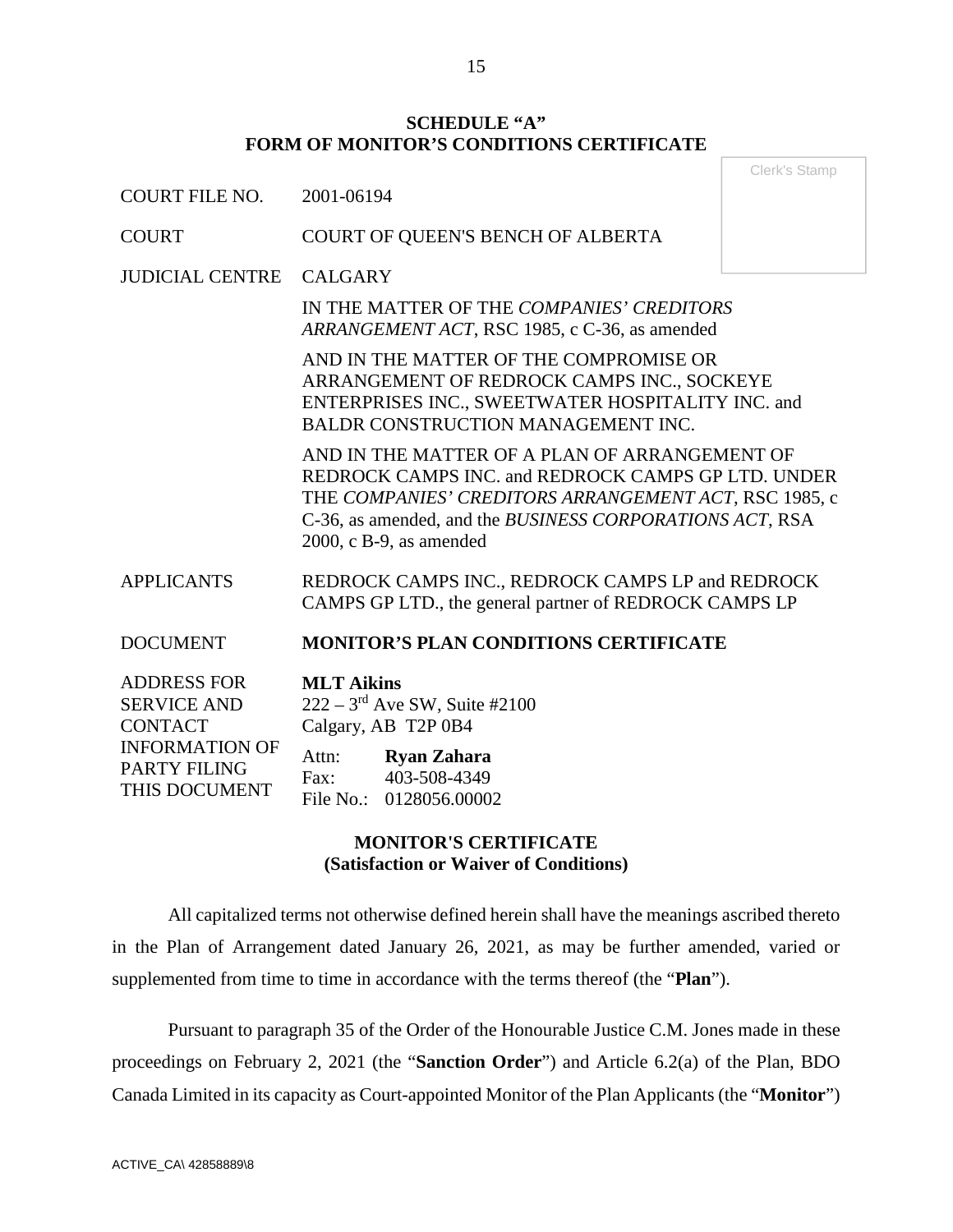delivers to the Plan Applicants this certificate and hereby certifies that the conditions set out in Article 6 of the Plan have been satisfied, fulfilled or waived in accordance with the terms of the Plan.

**DATED** at the City of Calgary, in the Province of Alberta, this \_\_\_\_\_\_ day of  $\frac{1}{2021}$ .

> **BDO Canada Limited,** solely in its capacity as Court-appointed Monitor of Redrock Camps Inc., Sockeye Enterprises Inc., Sweetwater Hospitality Inc. and Baldr Construction Management Inc. and not in its personal or corporate capacity

\_\_\_\_\_\_\_\_\_\_\_\_\_\_\_\_\_\_\_\_\_\_\_\_\_\_\_\_\_\_\_\_\_\_\_\_

By:

Name: Title: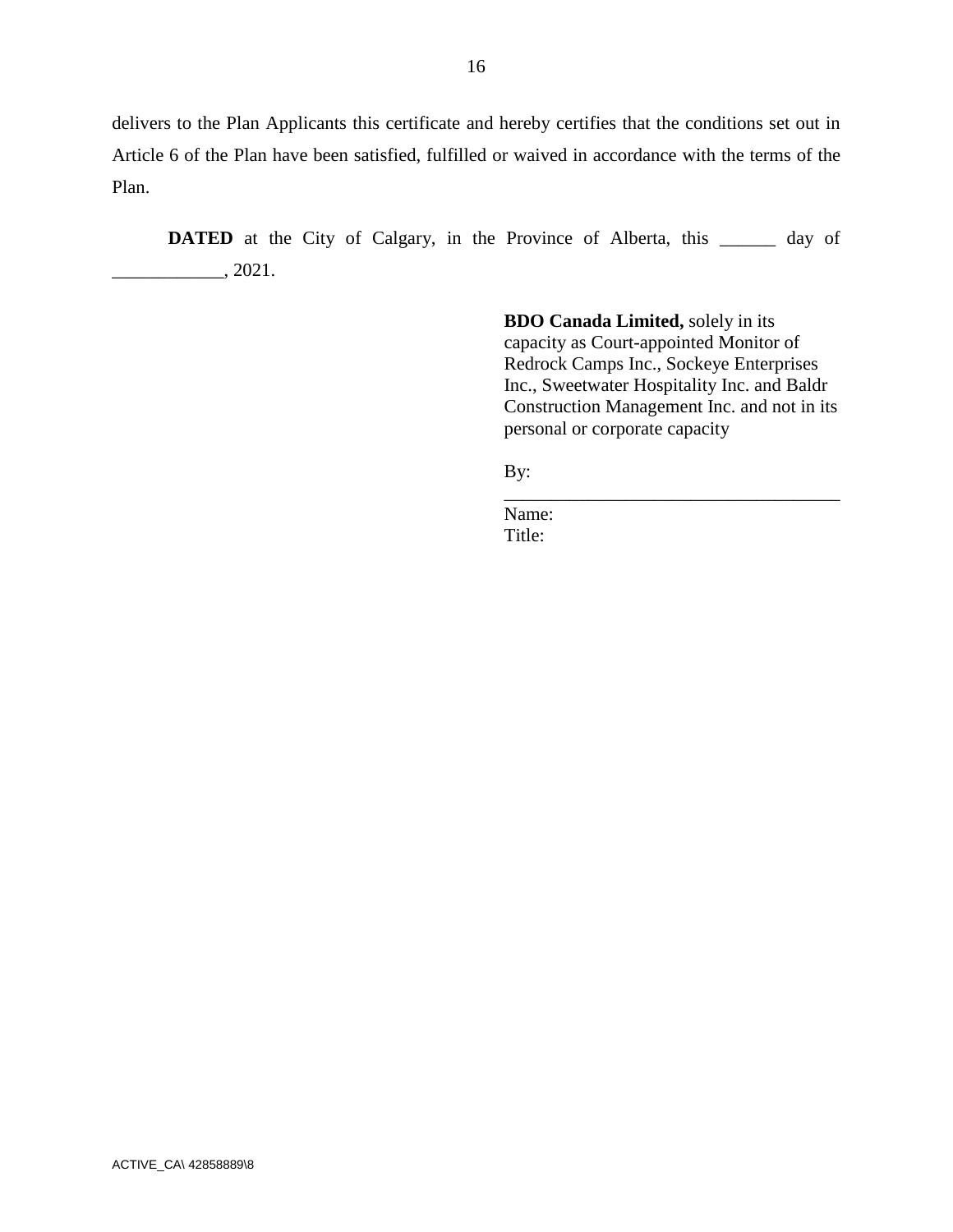# **SCHEDULE "B" FORM OF MONITOR'S PLAN IMPLEMENTATION CERTIFICATE**

|                                                                                                                             |                                                                                                                                                                                                                                                        | Clerk's Stamp |  |
|-----------------------------------------------------------------------------------------------------------------------------|--------------------------------------------------------------------------------------------------------------------------------------------------------------------------------------------------------------------------------------------------------|---------------|--|
| <b>COURT FILE NO.</b>                                                                                                       | 2001-06194                                                                                                                                                                                                                                             |               |  |
| <b>COURT</b>                                                                                                                | COURT OF QUEEN'S BENCH OF ALBERTA                                                                                                                                                                                                                      |               |  |
| <b>JUDICIAL CENTRE</b>                                                                                                      | <b>CALGARY</b>                                                                                                                                                                                                                                         |               |  |
|                                                                                                                             | IN THE MATTER OF THE COMPANIES' CREDITORS<br>ARRANGEMENT ACT, R.S.C. 1985, c. C-36, as amended                                                                                                                                                         |               |  |
|                                                                                                                             | AND IN THE MATTER OF THE COMPROMISE OR<br>ARRANGEMENT OF REDROCK CAMPS INC., SOCKEYE<br>ENTERPRISES INC., SWEETWATER HOSPITALITY INC. and<br>BALDR CONSTRUCTION MANAGEMENT INC.                                                                        |               |  |
|                                                                                                                             | AND IN THE MATTER OF A PLAN OF ARRANGEMENT OF<br>REDROCK CAMPS INC. and REDROCK CAMPS GP LTD. UNDER<br>THE COMPANIES' CREDITORS ARRANGEMENT ACT, RSC 1985, c<br>C-36, as amended, and the BUSINESS CORPORATIONS ACT, RSA<br>$2000$ , c B-9, as amended |               |  |
| <b>APPLICANTS</b>                                                                                                           | REDROCK CAMPS INC., REDROCK CAMPS LP and REDROCK<br>CAMPS GP LTD., the general partner of REDROCK CAMPS LP                                                                                                                                             |               |  |
| <b>DOCUMENT</b>                                                                                                             | <b>MONITOR'S PLAN COMPLETION CERTIFICATE</b>                                                                                                                                                                                                           |               |  |
| <b>ADDRESS FOR</b><br><b>SERVICE AND</b><br><b>CONTACT</b><br><b>INFORMATION OF</b><br><b>PARTY FILING</b><br>THIS DOCUMENT | <b>MLT</b> Aikins<br>$222 - 3^{rd}$ Ave SW, Suite #2100<br>Calgary, AB T2P 0B4<br><b>Ryan Zahara</b><br>Attn:<br>403-508-4349<br>Fax:<br>$F1 N$ $01000550000$                                                                                          |               |  |

# **MONITOR'S CERTIFICATE (Plan Completion)**

File No.: 0128056.00002

All capitalized terms not otherwise defined herein shall have the meanings ascribed thereto in the Plan of Arrangement dated January 26, 2021, as may be further amended, varied or supplemented from time to time in accordance with the terms thereof (the "**Plan**").

Pursuant to paragraph 36 of the Order of the Honourable Justice C.M. Jones made in these proceedings on February 2, 2021 (the "**Sanction Order**") and Article 6.2(b) of the Plan, BDO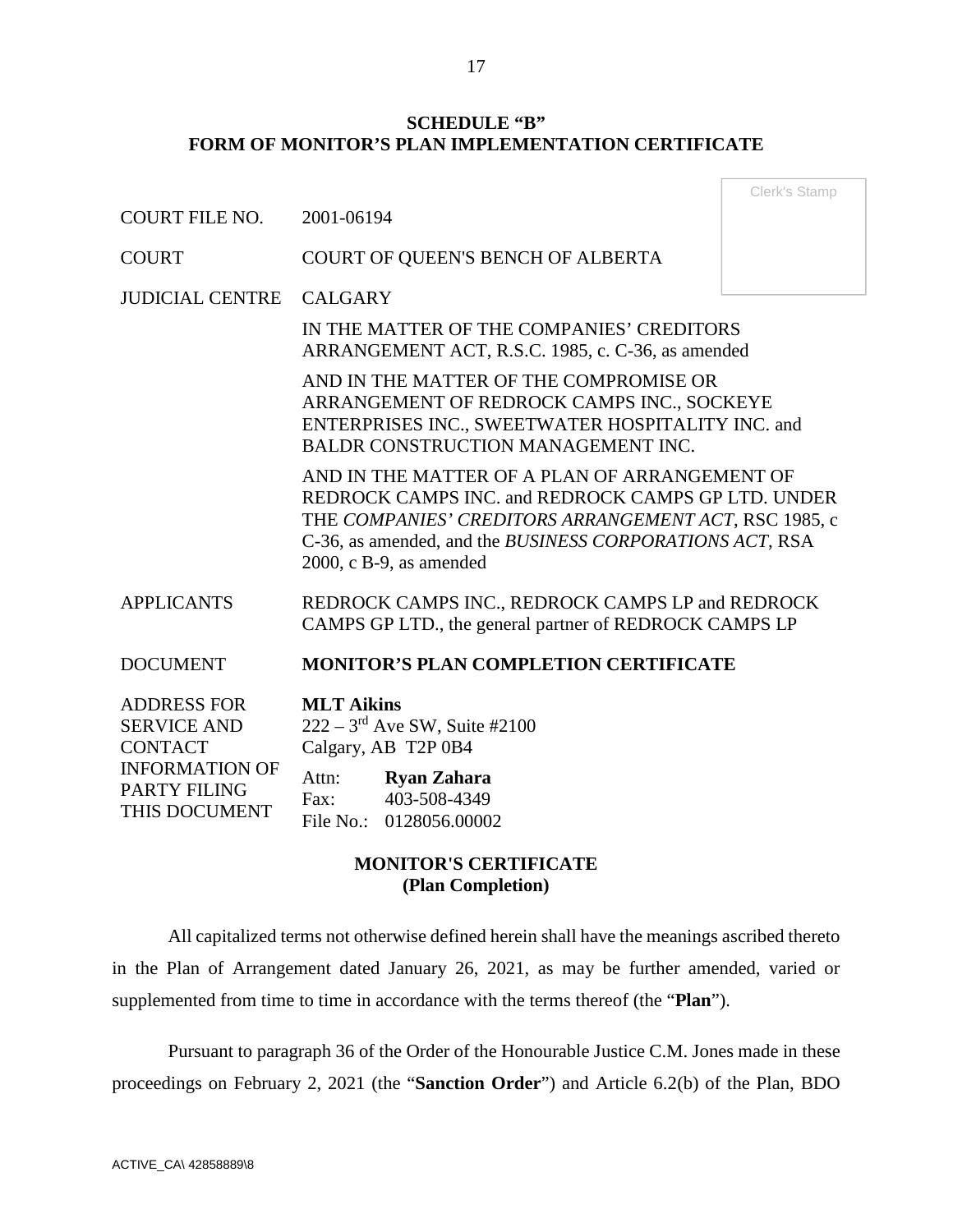Canada Limited in its capacity as Court-appointed Monitor of the Plan Applicants (the "**Monitor**") delivers to the Plan Applicants this certificate and hereby certifies that Plan Implementation has been completed and is effective in accordance with the terms of the Plan and the Sanction Order.

**DATED** at the City of Calgary, in the Province of Alberta, this \_\_\_\_\_\_ day of  $\frac{2021}{ }$ 

> **BDO Canada Limited,** solely in its capacity as Court-appointed Monitor of Redrock Camps Inc., Sockeye Enterprises Inc., Sweetwater Hospitality Inc. and Baldr Construction Management Inc. and not in its personal or corporate capacity

> \_\_\_\_\_\_\_\_\_\_\_\_\_\_\_\_\_\_\_\_\_\_\_\_\_\_\_\_\_\_\_\_\_\_\_\_

By:

Name: Title: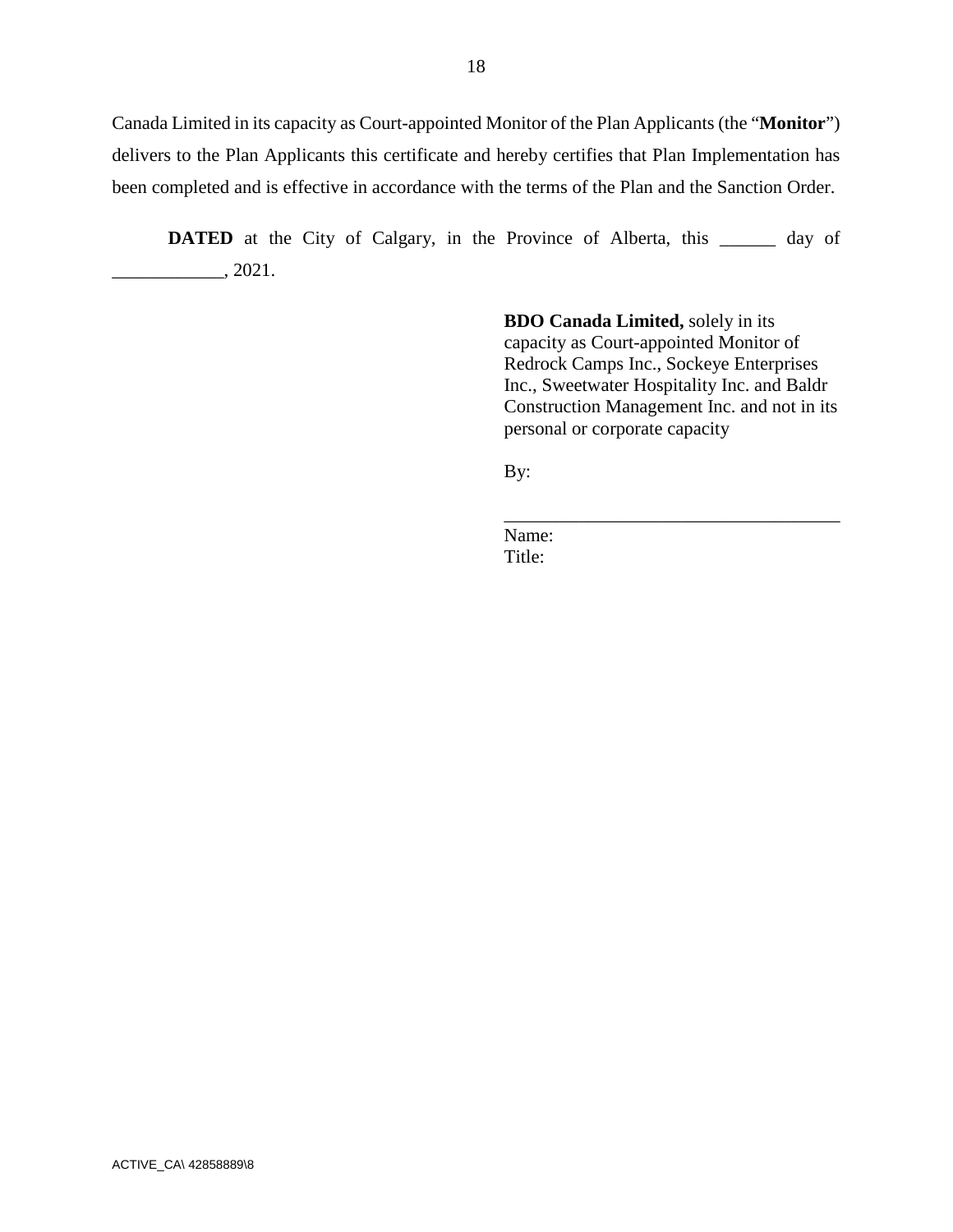# **SCHEDULE "B"**

[Stay Extension Order]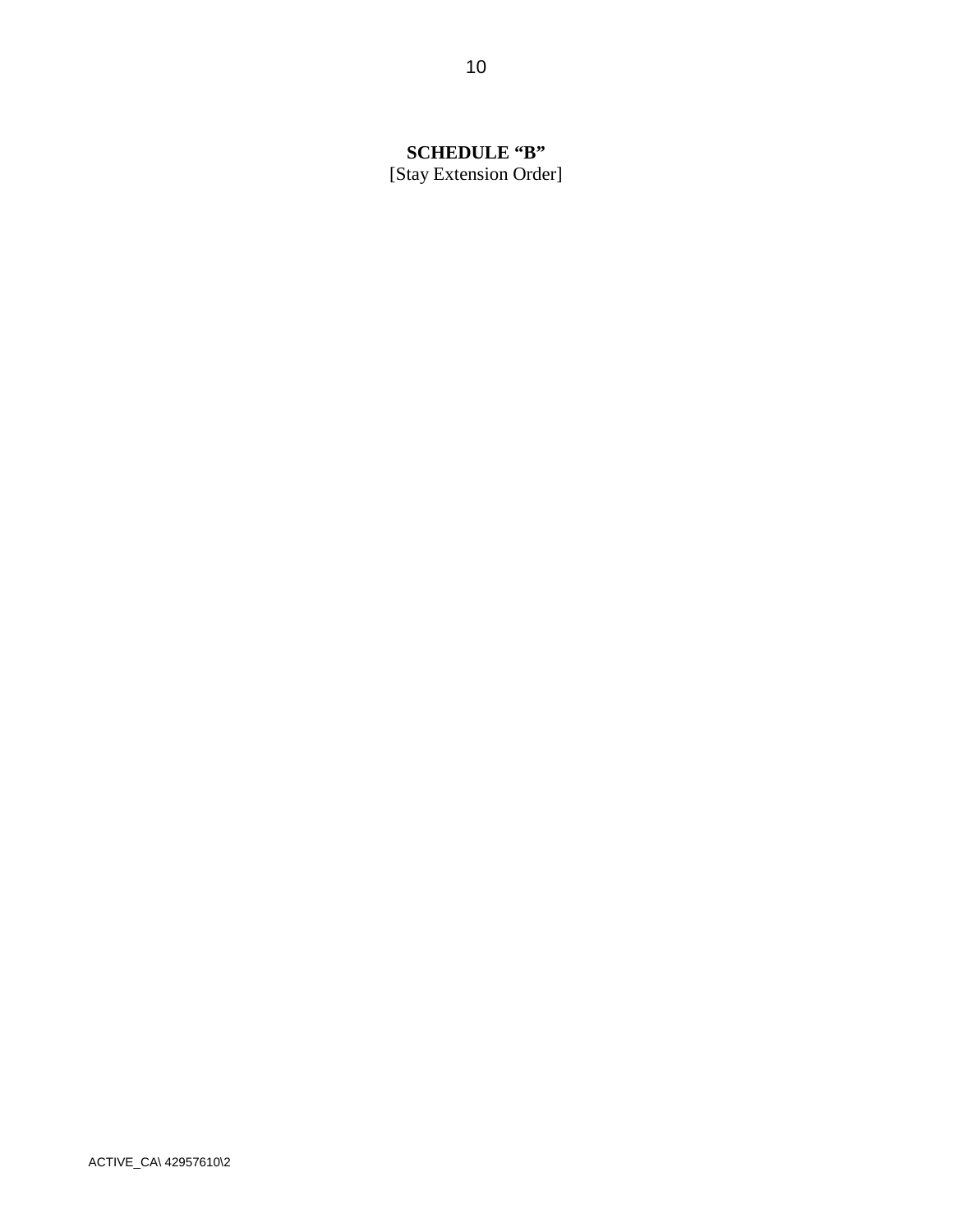**Order**  Rule 9.1

Clerk's Stamp

#### COURT FILE NO. 2001-06194

COURT COURT OF QUEEN'S BENCH OF ALBERTA

JUDICIAL CENTRE CALGARY

IN THE MATTER OF THE *COMPANIES' CREDITORS ARRANGEMENT ACT*, RSC 1985, c C-36, as amended

AND IN THE MATTER OF THE COMPROMISE OR ARRANGEMENT OF REDROCK CAMPS INC., SOCKEYE ENTERPRISES INC., SWEETWATER HOSPITALITY INC. and BALDR CONSTRUCTION MANAGEMENT INC.

APPLICANTS INVICO DIVERSIFIED INCOME LP and INVICO TRADE CAPITAL LP

### DOCUMENT **STAY EXTENSION ORDER**

| <b>ADDRESS FOR</b><br><b>SERVICE AND</b> | <b>Gowling WLG (Canada) LLP</b><br>1600, $421 - 7$ <sup>th</sup> Avenue SW |                                                        |  |
|------------------------------------------|----------------------------------------------------------------------------|--------------------------------------------------------|--|
| <b>CONTACT</b>                           | Calgary, AB T2P 4K9                                                        |                                                        |  |
| <b>INFORMATION OF</b><br>PARTY FILING    | Attn:                                                                      | Tom Cumming/Caireen E. Hanert/Stephen Kroeger          |  |
| THIS DOCUMENT                            | Phone:<br>$\text{Fax}:$<br>File No.: A163844                               | 403.298.1938/403.298.1992/403.298.1018<br>403.263.9193 |  |

**DATE ON WHICH ORDER WAS PRONOUNCED:** February 2, 2021

**LOCATION AT WHICH ORDER WAS MADE:** Calgary Court House

**NAME OF JUSTICE WHO MADE THIS ORDER:** Honourable Justice C.M. Jones

**UPON THE APPLICATION** of Invico Diversified Income LP and Invico Trade Capital LP (collectively, the "**Applicants**"); **AND UPON** having read the Application and the Affidavit of David Hawkins affirmed January 26, 2021, both filed; **AND UPON** reading the Sixth Report of BDO Canada Limited in its capacity as Monitor, to be filed; **AND UPON** hearing the submissions of counsel for the Applicants, counsel for the Monitor and those other parties present; **IT IS HEREBY ORDERED THAT:**